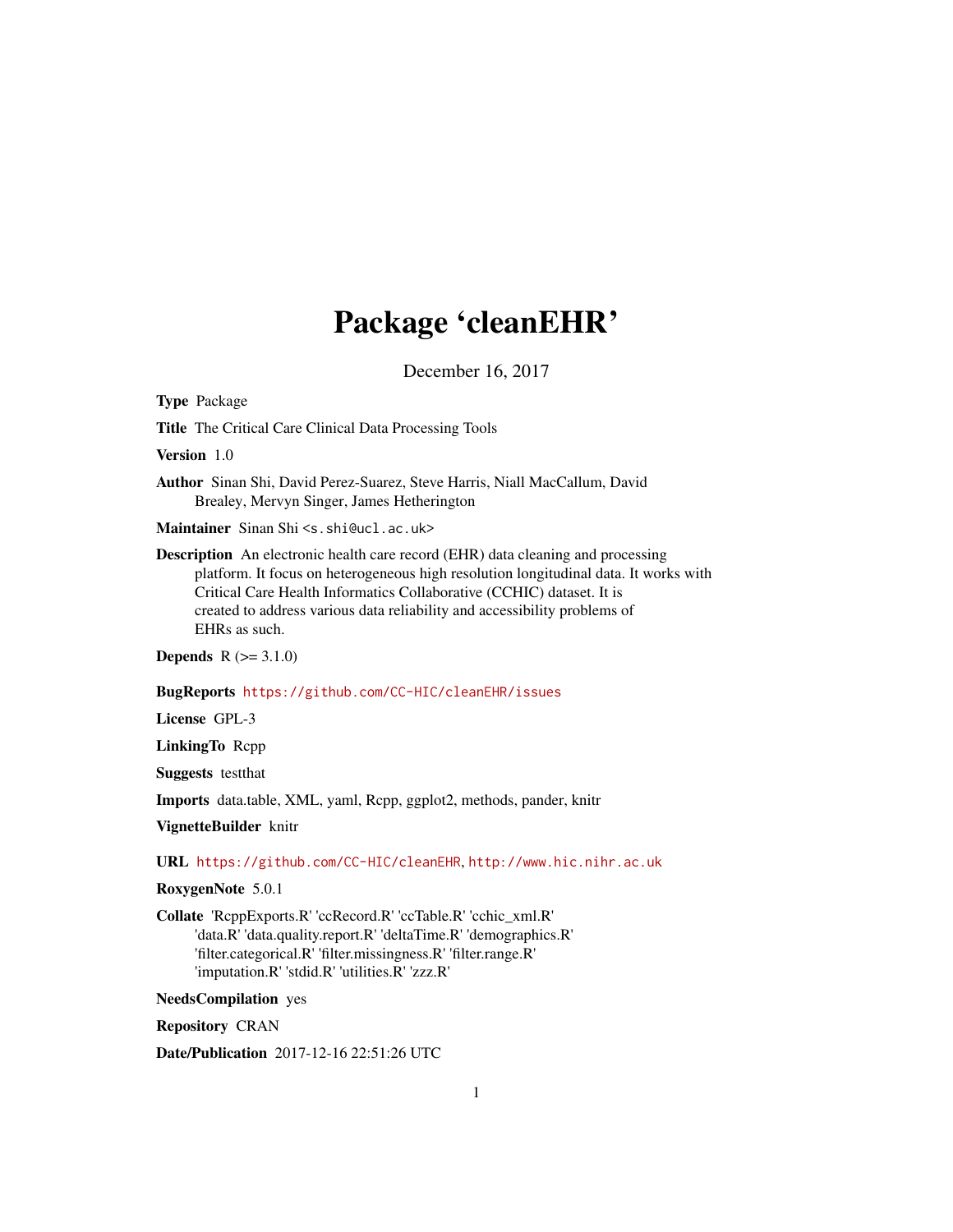## R topics documented:

|                  | 3              |
|------------------|----------------|
|                  | $\overline{4}$ |
|                  | $\overline{4}$ |
|                  | 5              |
|                  | 5              |
|                  | 5              |
|                  | 6              |
|                  | 6              |
|                  | $\overline{7}$ |
|                  | $\overline{7}$ |
|                  | 8              |
|                  | 8              |
|                  | 9              |
|                  | 10             |
|                  | 11             |
|                  | 11             |
|                  | 11             |
|                  | 12             |
|                  | 12             |
|                  | 13             |
|                  | 13             |
|                  | 14             |
|                  |                |
|                  |                |
|                  |                |
|                  |                |
|                  | <b>16</b>      |
|                  | 16             |
|                  | 17             |
|                  | 17             |
|                  | 18             |
|                  | 18             |
|                  | 19             |
|                  | 19             |
|                  | 20             |
|                  | 20             |
|                  | 21             |
| getXmlepisode    | 21             |
| icnarc2diagnosis | 22             |
|                  | 22             |
| inrange          | 23             |
| is.demographic   | 23             |
| is.drugs         | 24             |
|                  | 24             |
| is.physiology    | 25             |
|                  | 25             |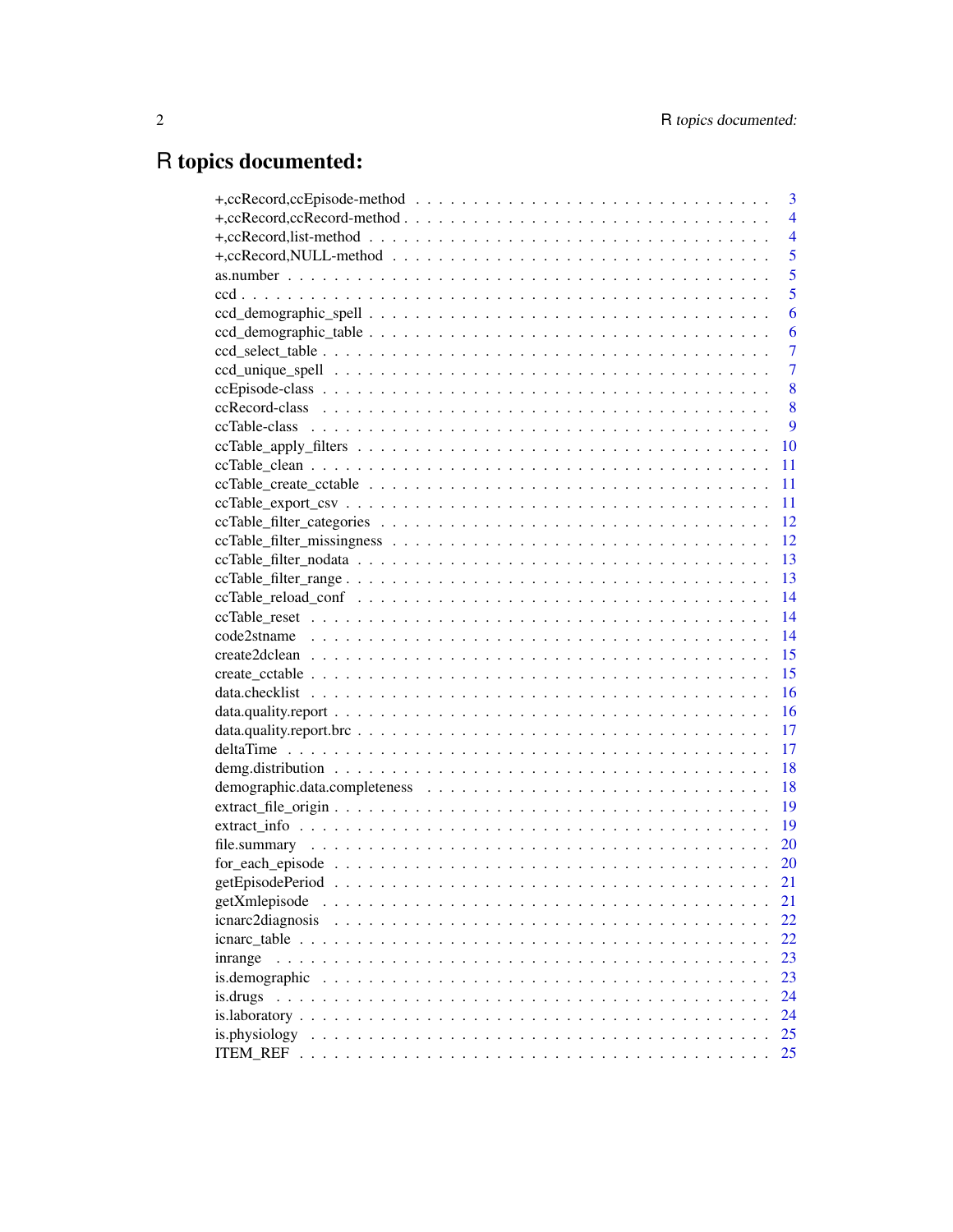<span id="page-2-0"></span>

|       |                                                                                                                                        | -33 |
|-------|----------------------------------------------------------------------------------------------------------------------------------------|-----|
|       |                                                                                                                                        | 34  |
|       |                                                                                                                                        |     |
|       |                                                                                                                                        | 35  |
|       |                                                                                                                                        | -35 |
|       |                                                                                                                                        | 36  |
|       | $[,\text{ccRecord}, \text{ANY-method} \dots \dots \dots \dots \dots \dots \dots \dots \dots \dots \dots \dots \dots \dots \dots \dots$ |     |
|       |                                                                                                                                        |     |
|       |                                                                                                                                        |     |
| Index |                                                                                                                                        | 38  |

+,ccRecord,ccEpisode-method

*Adding one ccEpisode object to a ccRecord*

### Description

Adding one ccEpisode object to a ccRecord

### Usage

## S4 method for signature 'ccRecord,ccEpisode' e1 + e2

| e1 | ccRecord-class  |
|----|-----------------|
| e2 | ccEpisode-class |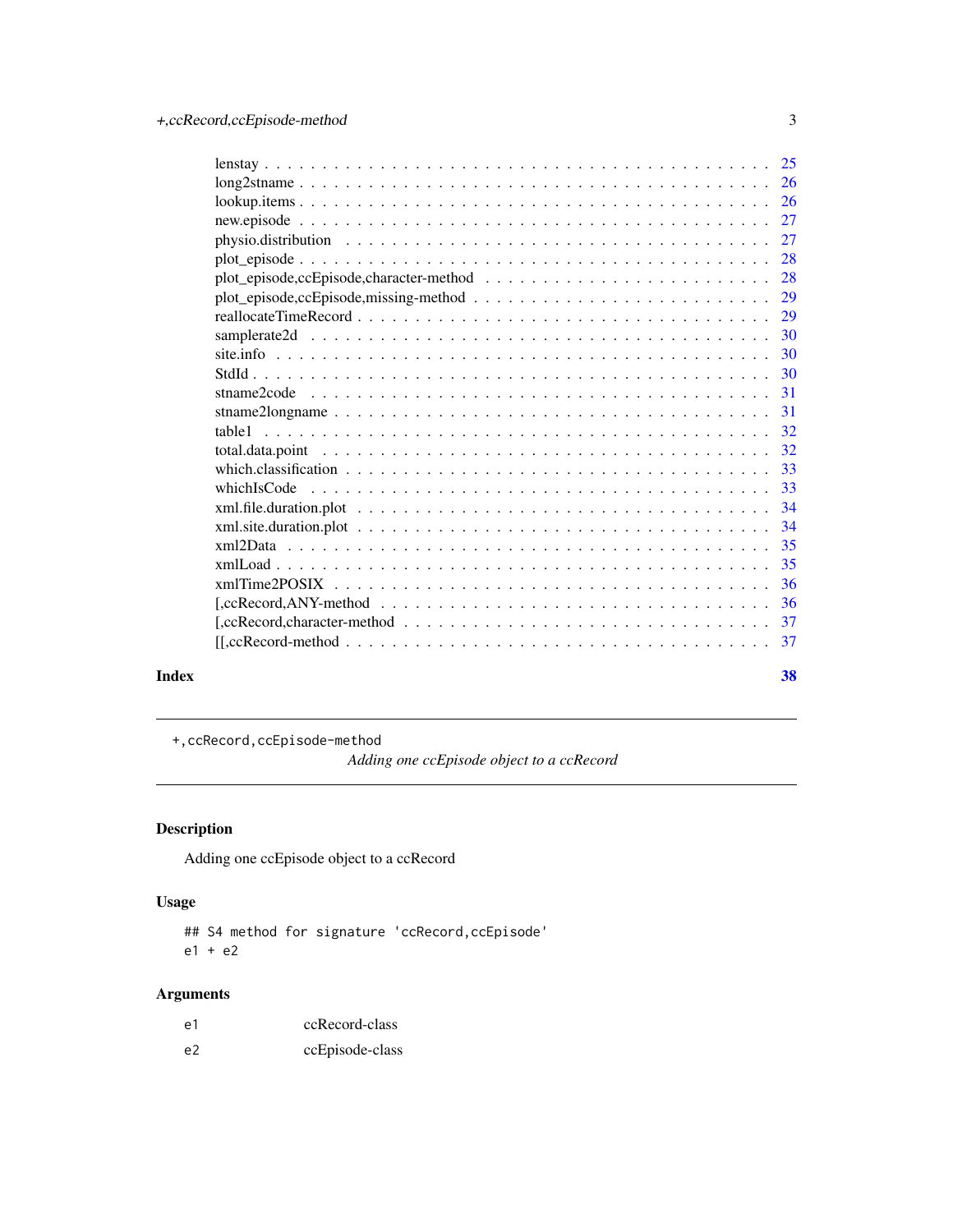### <span id="page-3-0"></span>Value

ccRecord-class

+,ccRecord,ccRecord-method

*Combine two ccRecord objects*

### Description

Combine two ccRecord objects

#### Usage

## S4 method for signature 'ccRecord, ccRecord'  $e1 + e2$ 

### Arguments

| e1 | ccRecord-class |
|----|----------------|
| e2 | ccRecord-class |

#### Value

ccRecord-class

+,ccRecord,list-method

*Adding a list of ccEpisode to ccRecord*

### Description

Adding a list of one or multiple ccEpisode objects to a ccRecord object, the information table (infotb) will be updated automatically. It is the more efficient way to add multiple ccEpisode objects.

### Usage

## S4 method for signature 'ccRecord,list' e1 + e2

#### Arguments

| e1 | ccRecord                    |
|----|-----------------------------|
| e2 | a list of ccEpisode objects |

### Value

ccRecord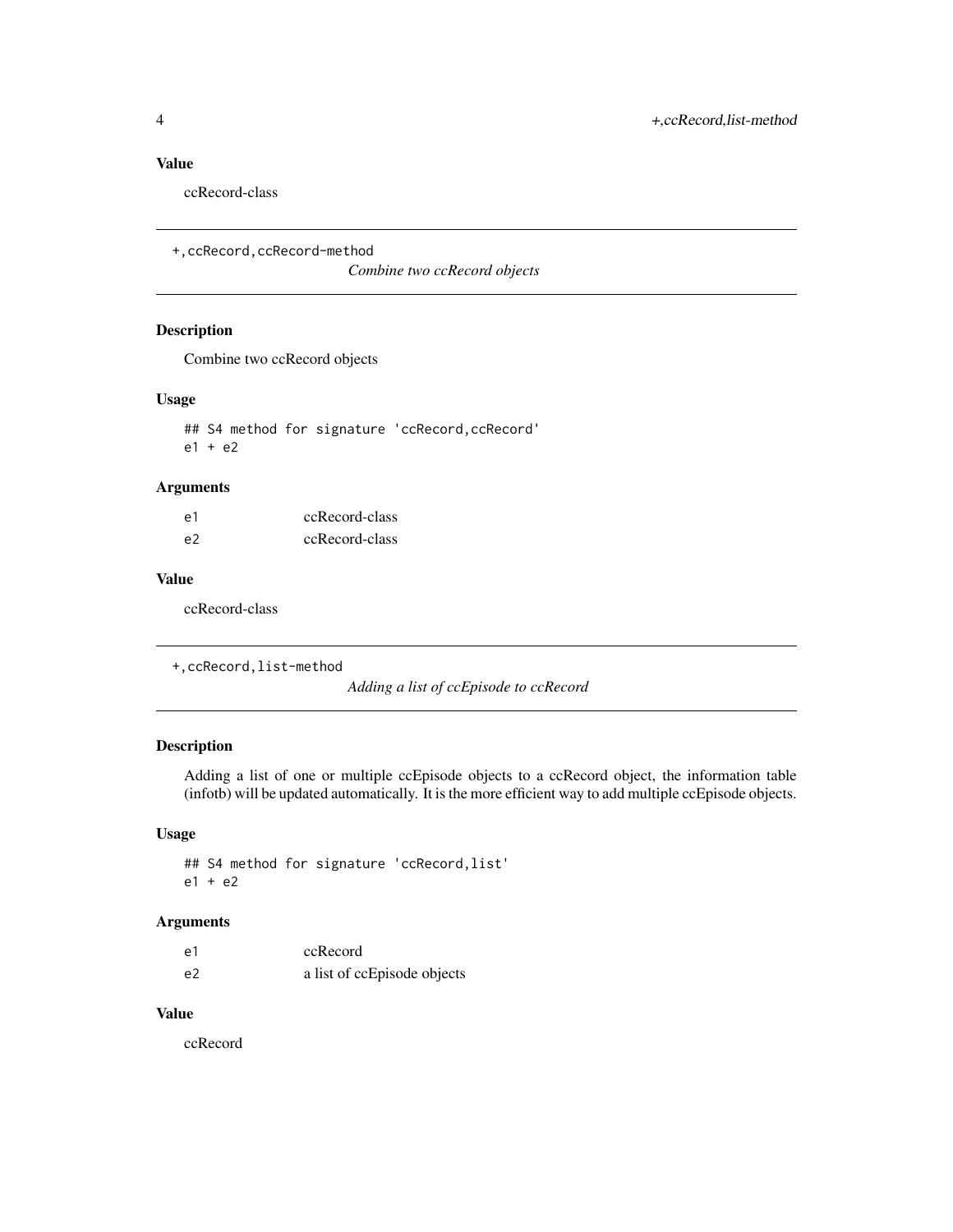<span id="page-4-0"></span>+,ccRecord,NULL-method

*Adding nothing to a ccRecord object and return the original ccRecord*

#### Description

Adding nothing to a ccRecord object and return the original ccRecord

#### Usage

```
## S4 method for signature 'ccRecord,`NULL`'
e1 + e2
```
### Arguments

| e1 | ccRecord-class |
|----|----------------|
| e2 | <b>NULL</b>    |

| as.number | Convert standard IDs to numbers (character) which can be used for |
|-----------|-------------------------------------------------------------------|
|           | <i>indexing.</i>                                                  |

### Description

Convert standard IDs to numbers (character) which can be used for indexing.

### Usage

as.number(obj)

### Arguments

obj a StdId object.

ccd *Synthetic example dataset*

### Description

This dataset has the same data strucutre that of the CCHIC data, though the data are synthetic.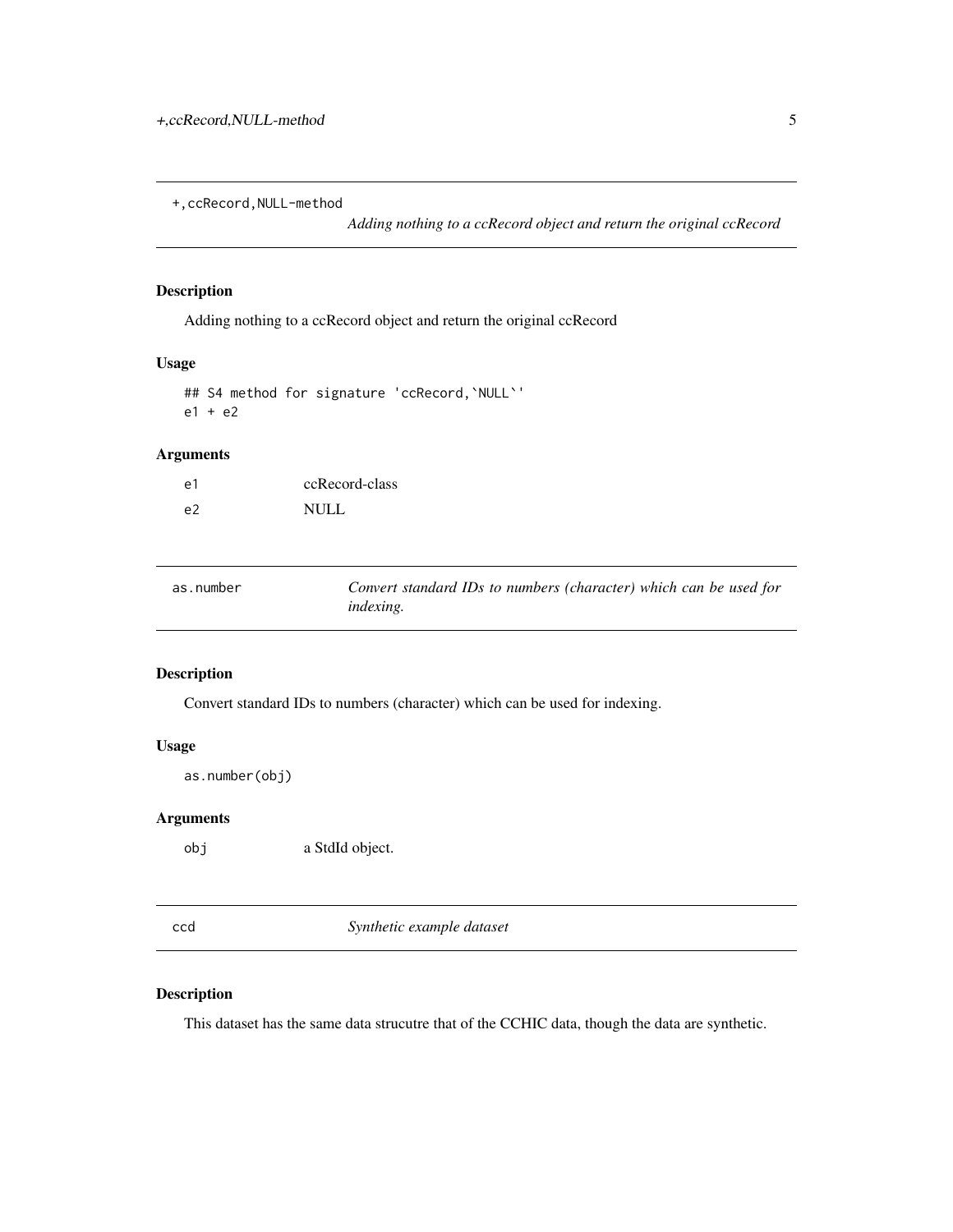<span id="page-5-0"></span>same output like ccd\_demographic\_table but in addition with a spell ID.

### Usage

```
ccd_demographic_spell(rec, duration = 2)
```
### Arguments

| rec      | ccRecord                               |
|----------|----------------------------------------|
| duration | the maximum hours of transition period |

#### Value

data.table demographic table with spell ID in column spell

ccd\_demographic\_table *Create the demographic tables, which includes all non-time-varying variables.*

### Description

The data type of each column is in its corresponding data type.

### Usage

```
ccd_demographic_table(record, dtype = TRUE)
```

| record | ccRecord-class                                            |
|--------|-----------------------------------------------------------|
| dtype  | logical column will be type aware, else all in character. |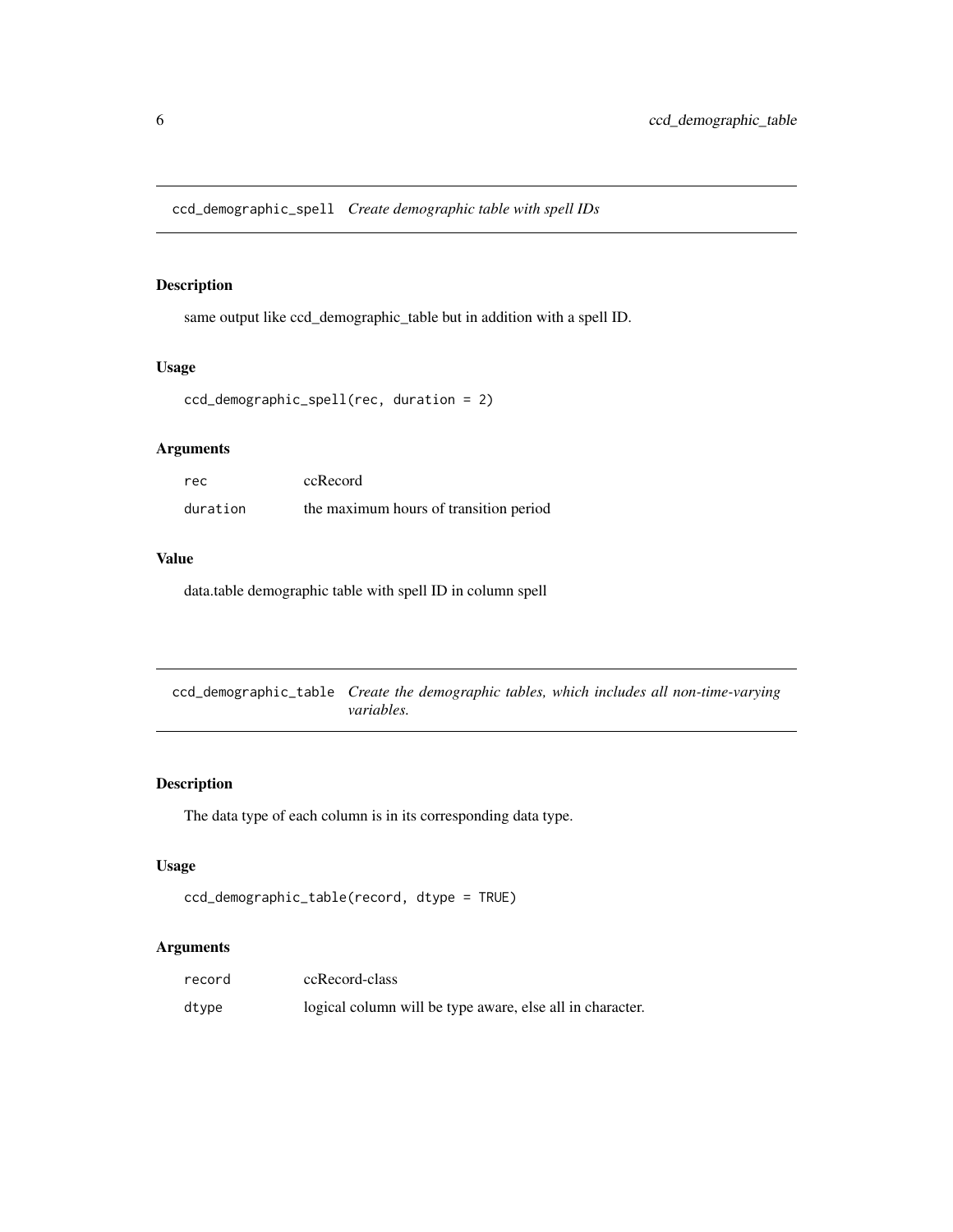<span id="page-6-0"></span>ccd\_select\_table *Create the table for ccTable from ccRecord*

#### Description

Create the table for ccTable from ccRecord

### Usage

```
ccd_select_table(record, items_opt = NULL, items_obg = NULL, freq,
  return_list = FALSE)
```
### Arguments

| record      | ccRecord                                                                                                                                 |
|-------------|------------------------------------------------------------------------------------------------------------------------------------------|
| items_opt   | character vectors. Items (HIC code) selected in item_opt are optional items,<br>which will be automatically filled when item is missing. |
| items_obg   | obligatory items that is obligatory; Any episode that does not contain item in<br>this vector will be removed.                           |
| freg        | numeric cadence in hour.                                                                                                                 |
| return_list | logical if TRUE return as a list.                                                                                                        |

#### Value

data.table

ccd\_unique\_spell *find the unique spell ID.*

### Description

find the unique spell ID.

### Usage

```
ccd_unique_spell(rec, duration = 2)
```
### Arguments

| rec      | ccRecord-class |
|----------|----------------|
| duration | integer hours  |

#### Value

data.table contains spell id.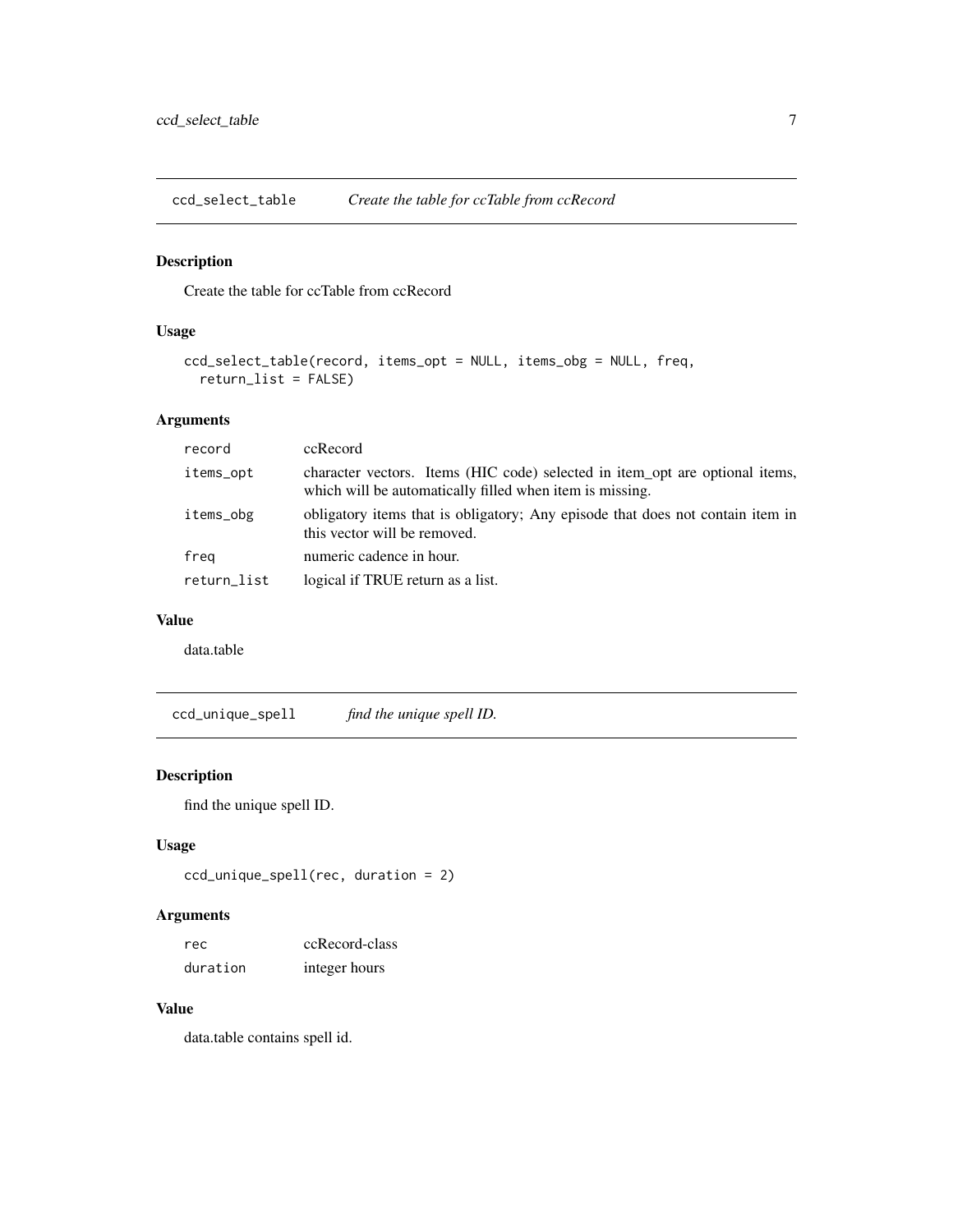<span id="page-7-0"></span>

The S4 class which holds data of a single episode.

#### Fields

site\_id character string. Site ID, if presented, otherwise "NA".

episode\_id character string. Episode ID, if presented, otherwise "NA".

nhs\_number character string. NHS number, if presented, otherwise "NA".

pas\_number character string. PAS number, if presented, otherwise "NA".

parse\_file character string. The source XML file. If the source is not a file then "NA".

t\_admission POSIXct. Time of Admission to the ICU, if presented, otherwise NA.

t\_discharge POSIXct. Time of discharge of the ICU, if presented, otherwise NA.

parse\_time POSIXct. Parse time.

data A list which holds all the data of this episode which is indexed by NIHIC code.

The S4 class which holds all the CCHIC patient record - served as a *database.*

#### Description

ccRecord is a class to hold the raw episode data parsed directly from XML or CSV files.

#### Fields

nepisodes is an integer number indicates the total number of episode the record is holding.

- dmgtb a data.table containing all the demographic information of each episode, including site\_id, NHS number, PAS number, admission date/time, and discharge date/time. This field is usually left empty.
- infotb a data.table holding the parsing information of each episode such as the parsing time and from which file it parsed from.

episdoes a list of ccEpisode objects.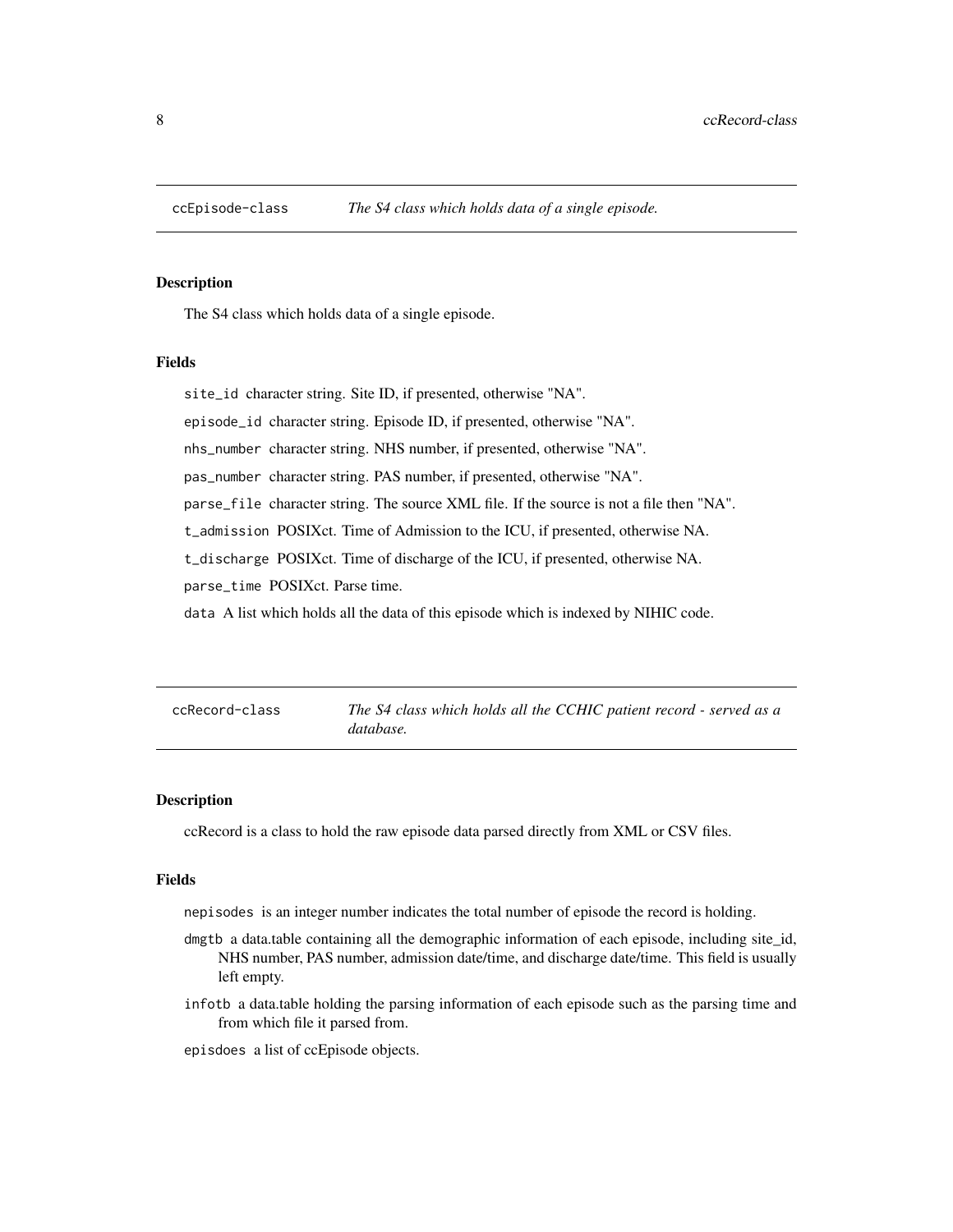#### <span id="page-8-0"></span>ccTable-class 9

#### Examples

```
heart_rate <- data.frame(seq(10), rep(70, 10)) # NIHR_HIC_ICU_0108
site_id <- "Q70" # NIHR_HIC_ICU_0002
episode_id <- "0000001" # NIHR_HIC_ICU_0005
# Create a new episode
ep <- new.episode(list(NIHR_HIC_ICU_0108=heart_rate,
                        NIHR_HIC_ICU_0002=site_id,
                        NIHR_HIC_ICU_0005=episode_id))
# modifying records
rec <- ccRecord() # a new record
rec <- rec + ep # adding a new episode to the record
rec <- rec + NULL # adding nothing to the record
rec <- rec + rec # adding a record to a record
# Adding a list of episodes
rec <- ccRecord()
ep1 <- new.episode()
ep2 <- new.episode()
eps.list <- list(ep1, ep2)
new.rec <- rec + eps.list
```
ccTable-class *Process the EHR data in table format*

#### Description

ccRecord data are re-arranged into tables where the columns stands for data fields (e.g. heart rate, blood pressure) and the rows stands for each data record within a unique cadence. See ccTable\_create\_cctable. ccTable is the data processing platform. It stores both original data and processed data alongside with the process details. It also contains various commonly used data filters.

#### Fields

record ccRecord.

conf the YAML style configuration.

torigin the original data table.

tclean the data table after cleaning processes.

dfilter list contains data filtering information.

dquality list contains data quality.

summary list

base\_cadence the base cadence is specified in hours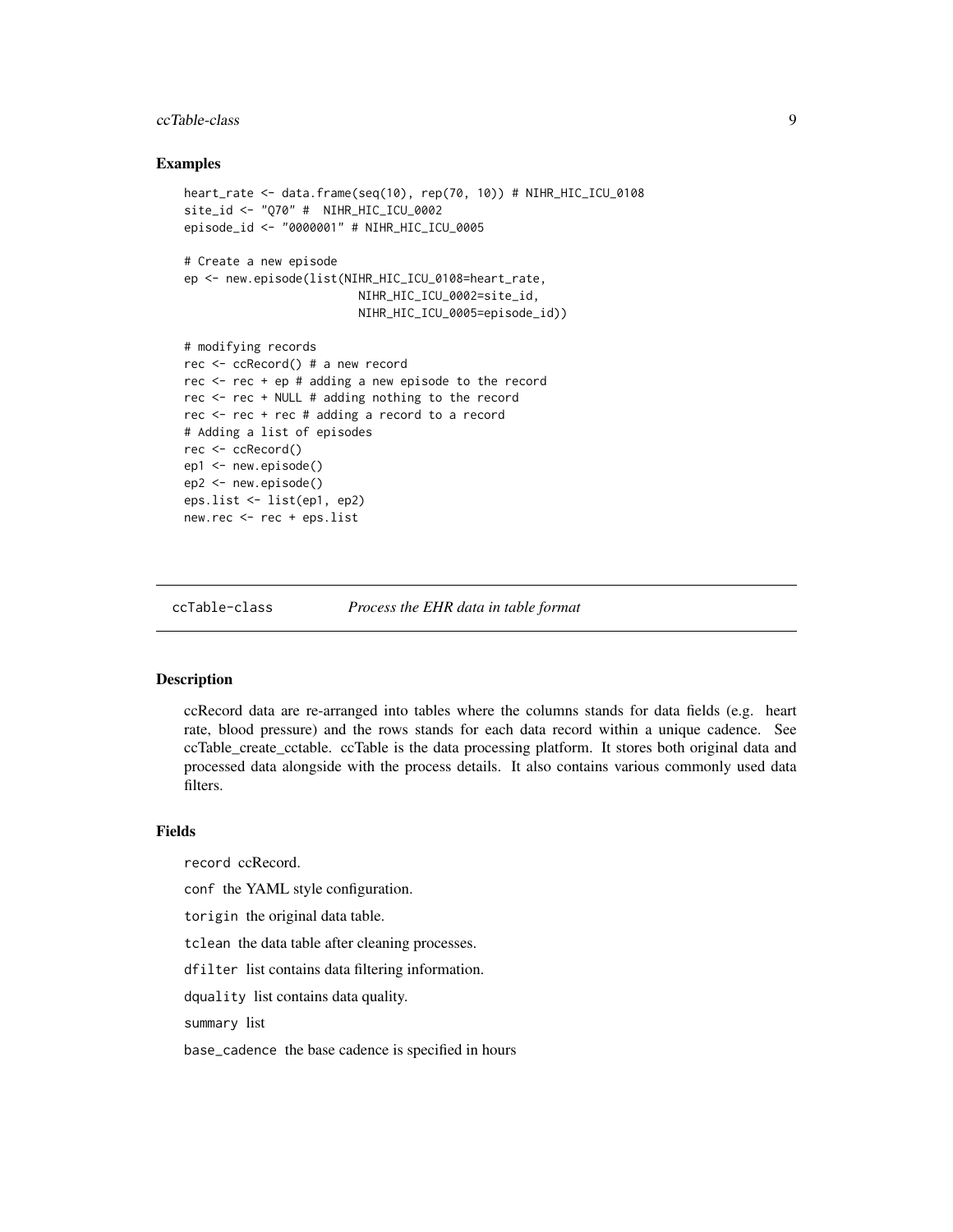#### <span id="page-9-0"></span>Methods

- apply\_filters(warnings = TRUE) Apply all filters specified in the configuration to update the clean table (tclean)
- create\_table(freq) Create a table contains the selected items in the conf with a given frequency (in hour)
- export\_csv(file = NULL) Export the cleaned table to a CSV file.
- filter\_categories() Check individual entries if they are the in the categories specified in conf.
- filter\_missingness(recount = FALSE) filter out the where missingness is too low.
- filter\_nodata() Exclude episodes when no data is presented in certain fields
- imputation() Filling missing data to a time series data by performing a given imputation method on a selected window period nearby the missing data.

reload\_conf(conf) reload yaml configuration.

#### Examples

```
rec <- ccRecord()
cctable <- create_cctable(rec, freq=1)
cctable <- cctable$clean()
#table <- cctable$tclean
```
ccTable\_apply\_filters *Apply all the setup filters.*

#### Description

Once filters are applied, the processed data will be stored in tclean. Note, running filtering function before apply\_filters is necessary. This function will have no effect on tclean if no filter is ran prior. Filters will decide to preserve or remove particular entries or episodes.

#### Arguments

warnings logical value to indicate more or less messages with an default value TRUE.

#### Examples

```
## Not run:
tb <- create_cctable(ccd, conf, 1)
tb$range_filter()
tb$apply_filter() # apply only the range filter ragardless of the conf.
## End(Not run)
```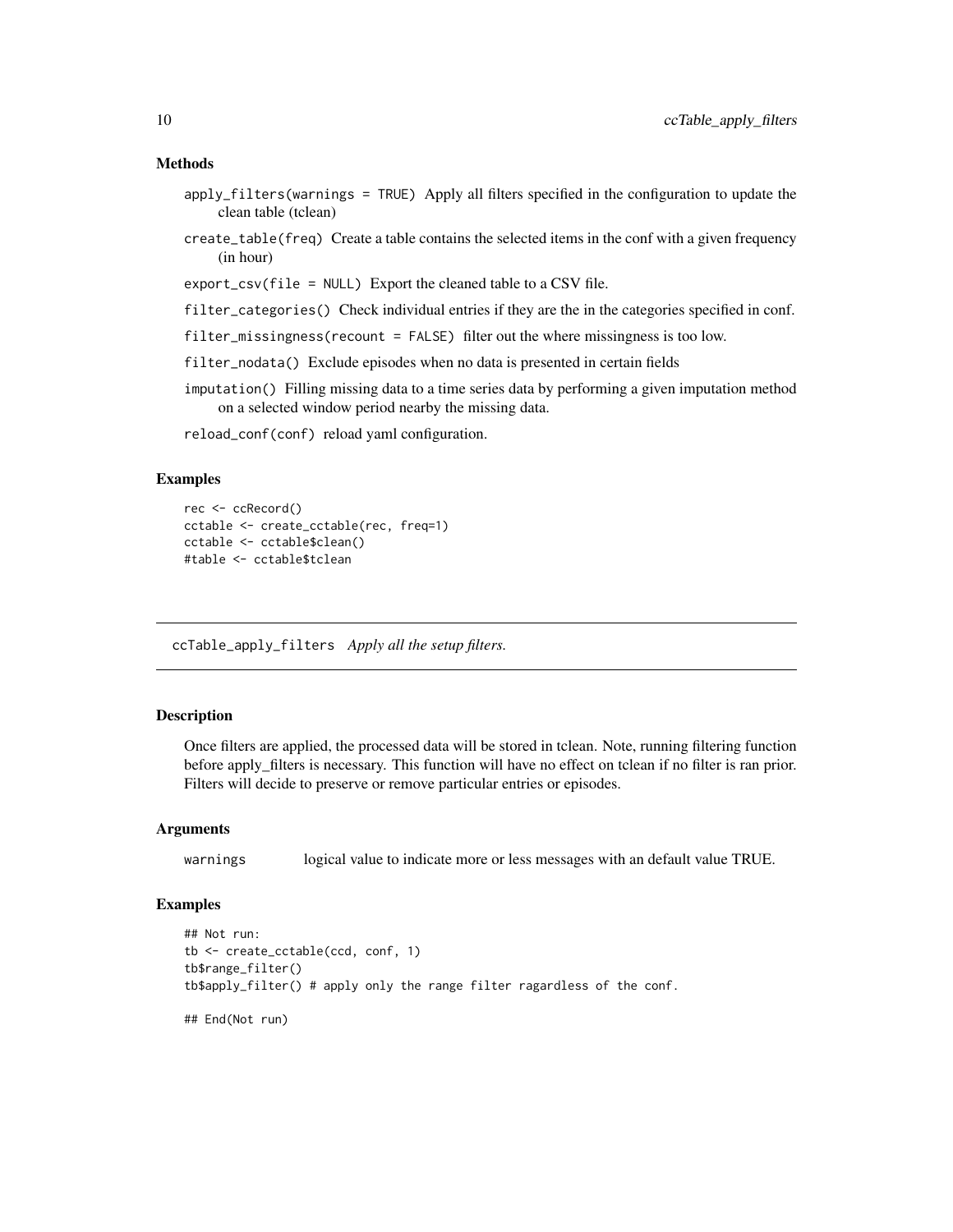<span id="page-10-0"></span>All the filters in configuration will be applied to create the clean dataset. The filters include range, categories, missingness, no\_data.

#### Examples

```
## Not run:
tb <- create_cctable(ccd, conf, 1)
tb$clean()
```
## End(Not run)

ccTable\_create\_cctable

*Create a ccTable object*

### Description

This is a member function of ccTable-class. Using create\_cctable is a safer and easier way to create the ccTable. See create\_cctable.

ccTable\_export\_csv *Export the clean table as a CSV file*

### Description

Export tclean as a CSV file.

#### Arguments

file the full path of the output CSV file.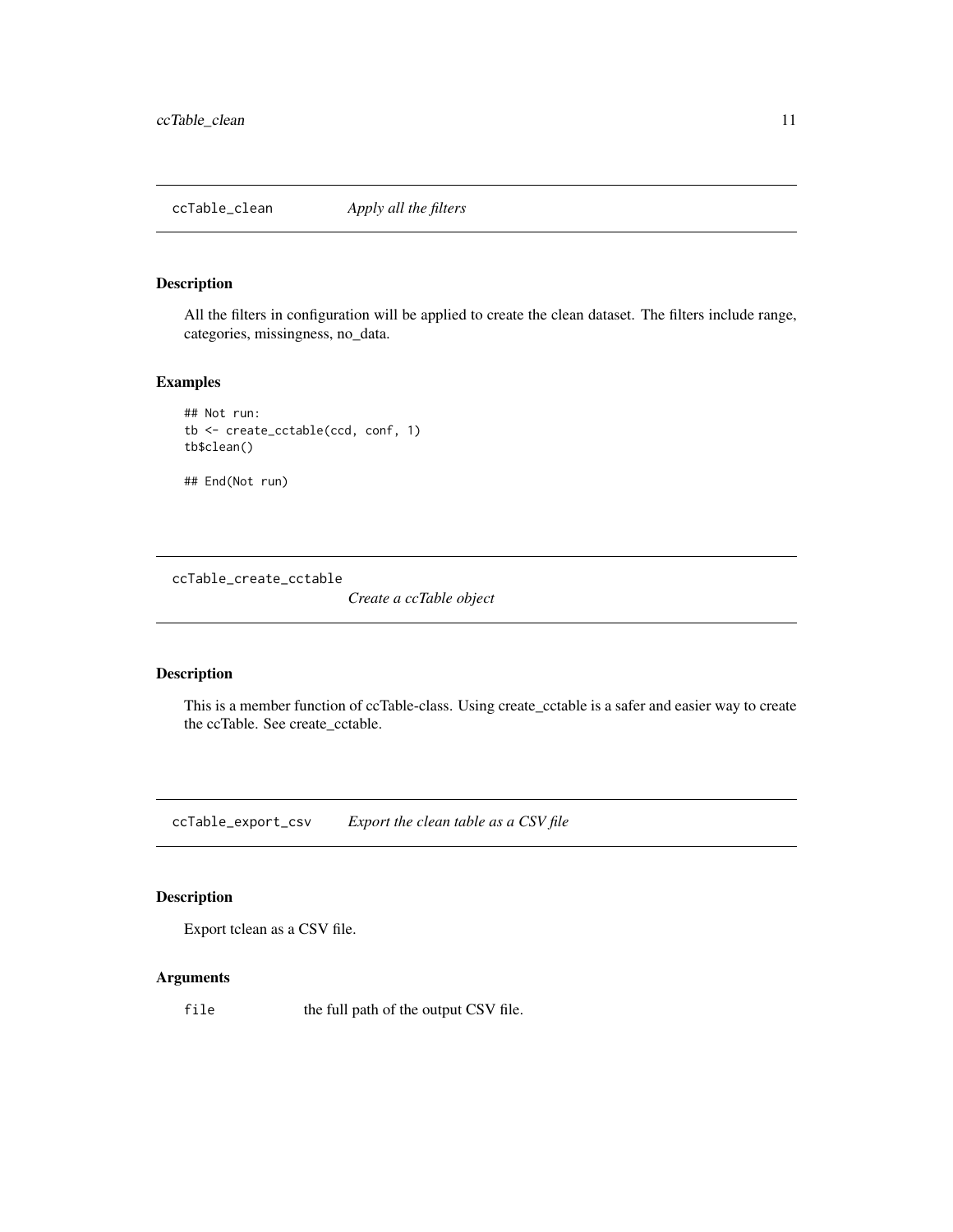<span id="page-11-0"></span>ccTable\_filter\_categories

*Categorical data filter*

#### **Description**

Categorical variables only allow a set of values to appear in the variable . Due to various reasons, a categorical variable may contain values that are not standard. The allowed values can be set in the YAML configuration while initialising the ccTable (see ccTable-class, create\_cctable). In the following example, we can see how to set up the categorical filter for the variable dead\_icu (NIHR\_HIC\_ICU\_0097) which only allows its value to be A, D, E.

#### Examples

```
## Not run:
# Example for categorical filter setup in the YAML configuration
NIHR_HIC_ICU_0097:
category:
  levels:
     A: Alive
     D: Dead
    E: Alive - not discharged
  apply: drop_entry
# Run the filter on ccTable ct
ct$filter_categories() # run the filter
ct$apply_filters() # apply the filter and create the clean table
## End(Not run)
```
ccTable\_filter\_missingness

*Data missing filter*

#### Description

Deal with data when insufficient data points are supported. There are two key items to be set in the YAML configuration file. 1) labels – time interval. 2) accept\_2d – the accept present ratio. So if we set the labels is 24, and accept\_2d is 70. It means we accept all the missing rate that is lower than 30

#### **Arguments**

recount logical value. Recount the missingness if TRUE.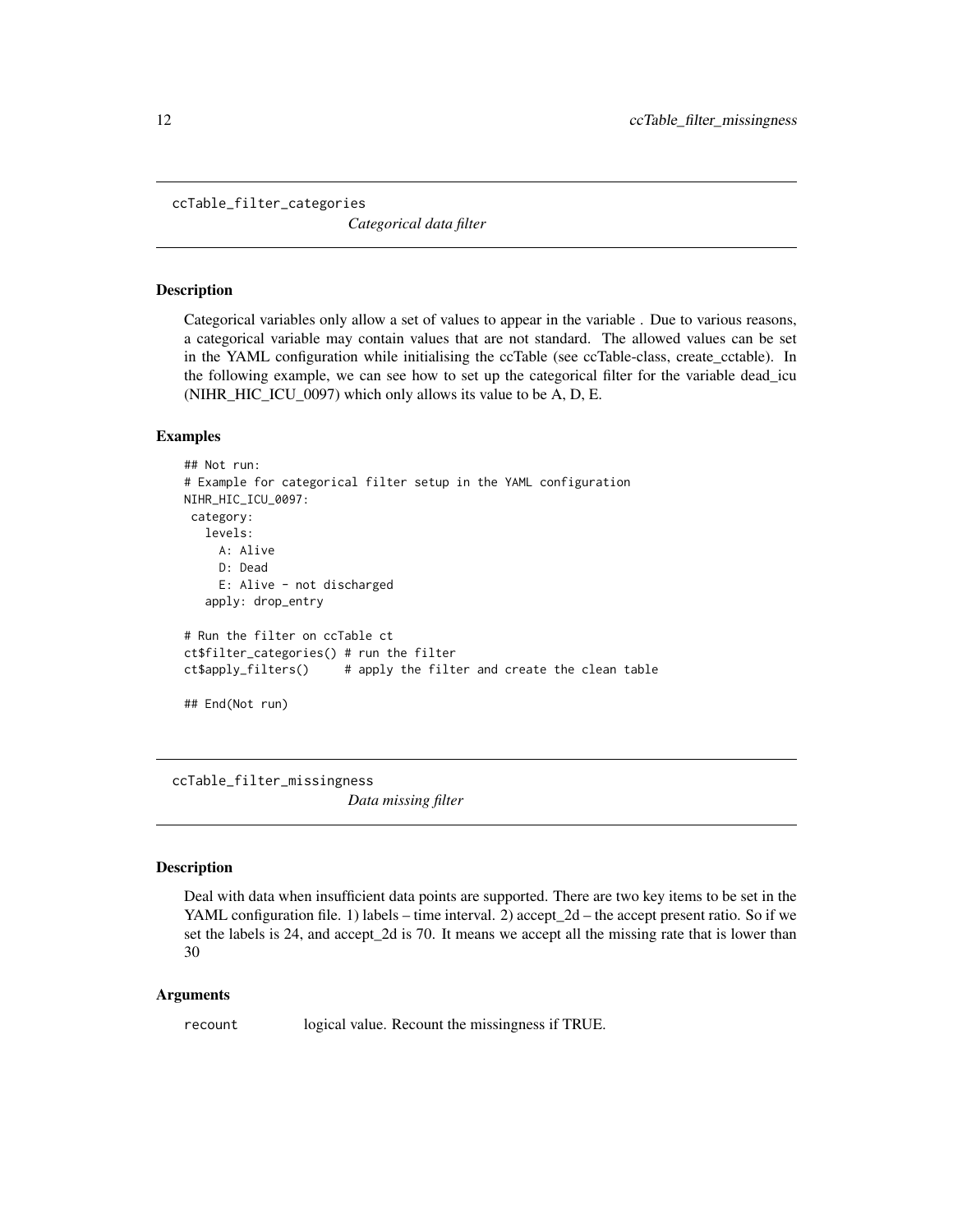<span id="page-12-0"></span>ccTable\_filter\_nodata *No data filter*

#### Description

Remove the episode when a particular field is not presented. It need to be set up in the YAML configuration file.

ccTable\_filter\_range *Numerical range filter*

#### Description

Range filter can only be applied on numerical fields. For those fields which requires a range filter to be applied, one needs to set a series ranges from the broadest to the narrowest in the YAML configuration. We can set three levels (labels) of ranges, red, amber, and green. It is also OK to set only one range instead of three. The range filter will first assign a label to every data entry.

#### **Arguments**

select the range label - "red", "amber", "green" If I give "yellow to select, it means I only want the values which is labeled as "yellow" to be in the clean table.

#### Details

The range in the YAML configuration file can be (l, h), [l, h], (l, h], [h, l) standing for close, open and half open intervals.

#### Examples

```
## Not run:
# YAML example
NIHR_HIC_ICU_0108:
   shortName: h_rate
   dataItem: Heart rate
   range:
   labels:
    red: (0, 300) # broader
     amber: (11, 170)
     green: (60, 100) # narrower
    apply: drop_entry
# apply range filter on ccTable ct
ct$filter_range("yellow")
ct$apply_filters
```
## End(Not run)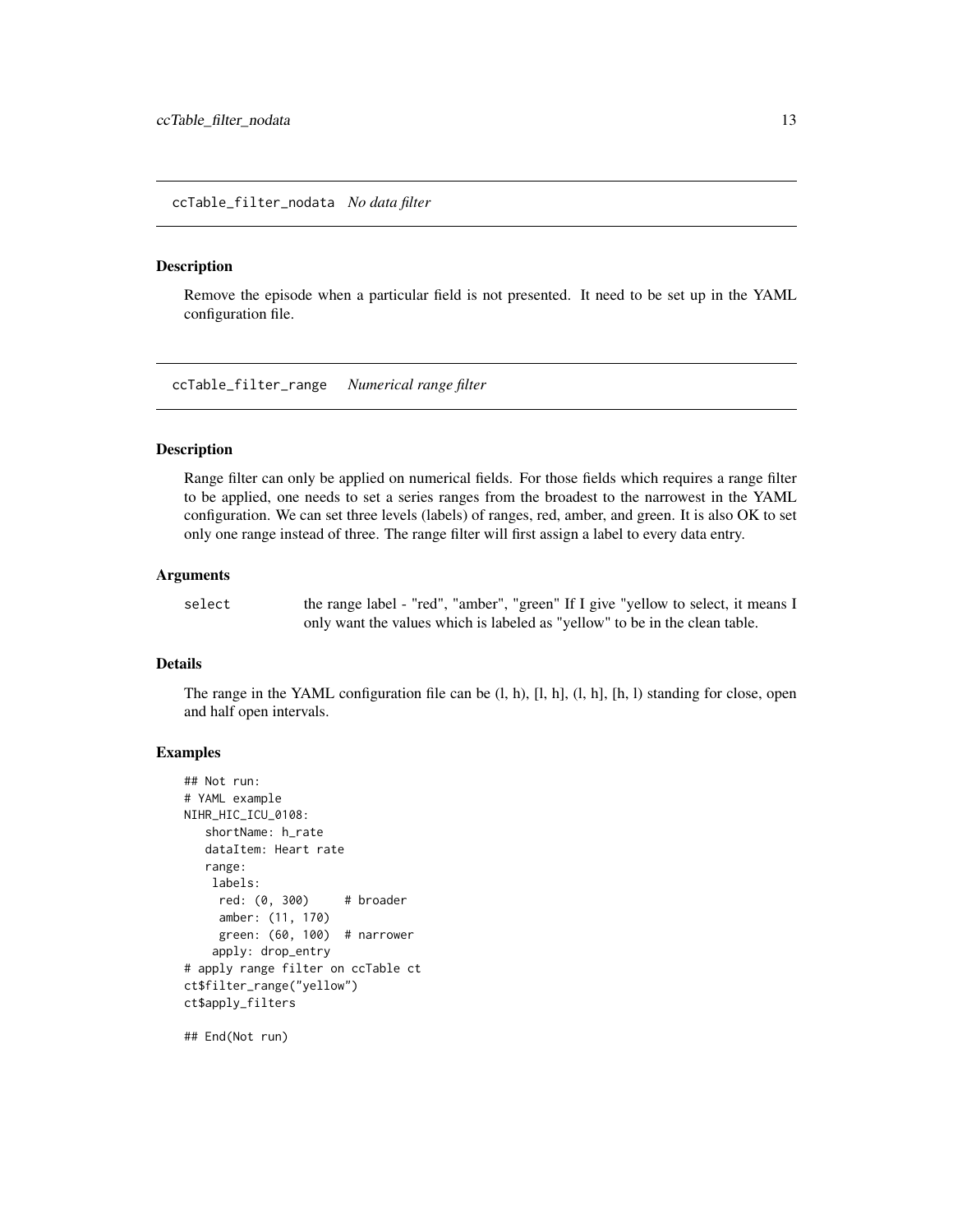<span id="page-13-0"></span>ccTable\_reload\_conf *Reload the YAML configuration file*

### Description

Note, this function will also reset all the operations and remove the tclean.

#### Arguments

conf full path of the YAML configuration file or the parsed config list.

#### Examples

```
## Not run:
tb$reload_conf("REF.yaml")
```
## End(Not run)

ccTable\_reset *Reset the ccTable*

#### Description

Restore the object to its initial status. All the filters, quality and the cleaned table will be removed.

code2stname *Convert NHIC codes to the short names*

#### Description

Convert NHIC codes to the short names

#### Usage

```
code2stname(code)
```
#### Arguments

code character NIHC code, e.g. NIHR\_HIC\_ICU\_0108

#### Value

shortname character e.g. h\_rate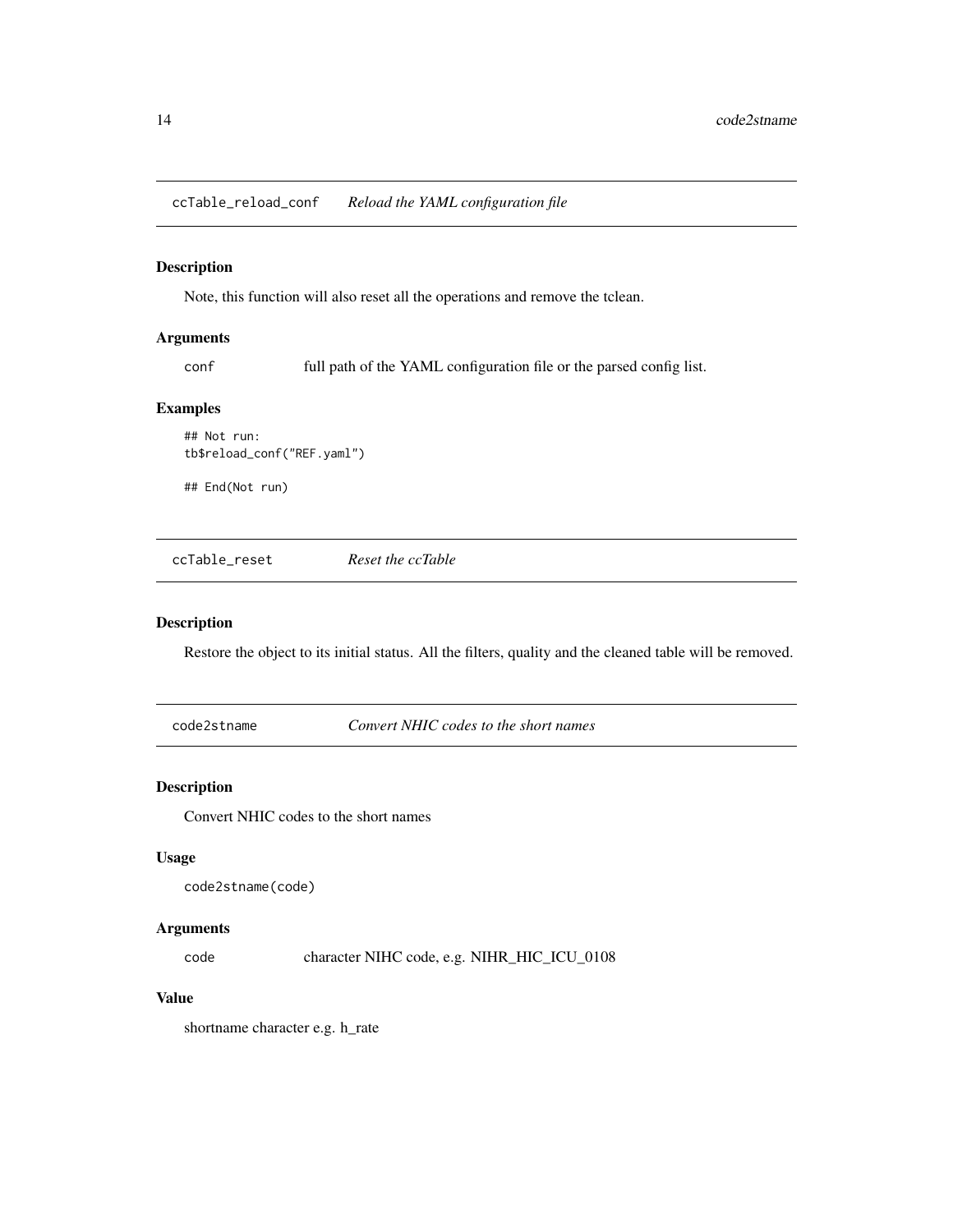<span id="page-14-0"></span>

The cleaning process is specified by the YAML configuration. All the filters presented in the configuration will be applied. It returns only the cleaned data. However all the data quality information will be lost. This function is useful when the memory is not sufficiently enough to hold all the information.

#### Usage

```
create2dclean(record, config, freq = 1, nchunks = 1)
```
### Arguments

| record  | ccRecord                                                            |
|---------|---------------------------------------------------------------------|
| config  | the full path of the YAML configuration file                        |
| frea    | table cadence                                                       |
| nchunks | integer number. The larger the nchunks the less memory requirement. |

### Value

A cleaned 2d wide table

| create_cctable | Create a ccTable object |
|----------------|-------------------------|
|----------------|-------------------------|

#### Description

Re-arrange the ccRecord object to table format where each column stands for a variable and each row a record data point. The number of rows will depend on the sampling frequency set in this function. If the original data has a higher recording frequency than the set frequency (freq), the closest data point will be taken. It is suggested the 'freq' should not be set lower than the maximum recording frequency in the original dataset.

#### Usage

```
create_cctable(rec, conf = NULL, freq = 1)
```

| rec  | ccRecord                                                                            |
|------|-------------------------------------------------------------------------------------|
| conf | either the path of YAML configuration file or the configuration                     |
| frea | a unique sampling frequency (in hours) for all variables. e.g. if freq is set to 1, |
|      | each row in ccTable will represent a record of one hour.                            |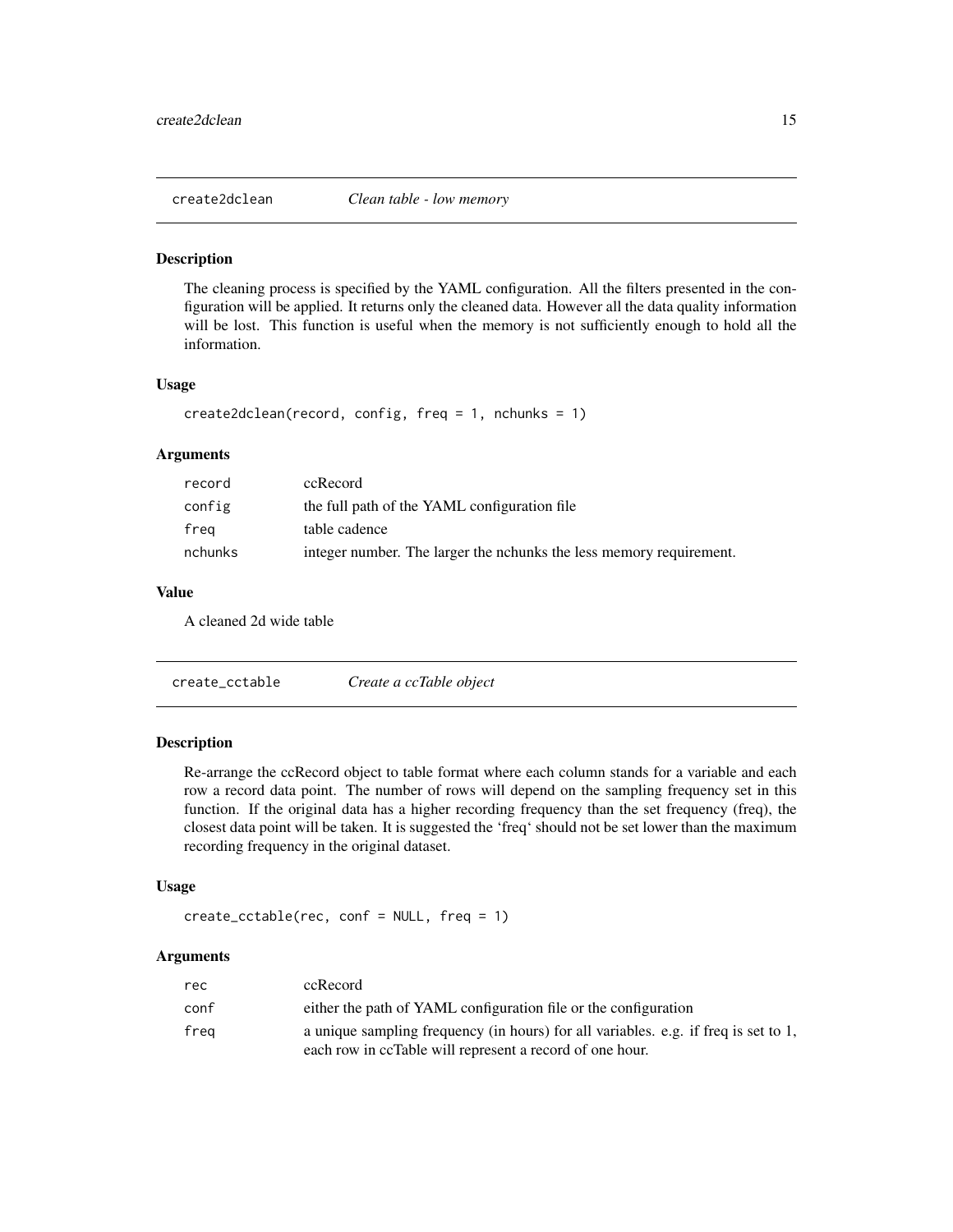### Value

ccTable

data.checklist *This a reference table of NHIC data items.*

#### Description

This a reference table of NHIC data items.

#### Author(s)

Sinan Shi <s.shi@ucl.ac.uk>

data.quality.report *Create the data quality report*

#### Description

Create a detailed data quality report, including file summary, site summary, data completeness, and density plot. The result can be found in work\_dir/report/data\_quality\_report.pdf/md. Using this function, one can also create a site/trust specified report, see the argument "site". You need to make sure that you have the right to write into the work\_dir.

#### Usage

```
data.quality.report(ccd, site = NULL, file = NULL, pdf = TRUE,
 out = "report")
```
#### Arguments

| ccd  | ccRecord                                                                              |
|------|---------------------------------------------------------------------------------------|
| site | a vector of the site ids for the site specified report.                               |
| file | character a list of XML file origins.                                                 |
| pdf  | logical create the pdf version of the DQ report, otherwise stay in markdown<br>format |
| out  | character output path                                                                 |

#### Examples

## Not run: data.quality.report(ccd, c("Q70", "C90"))

<span id="page-15-0"></span>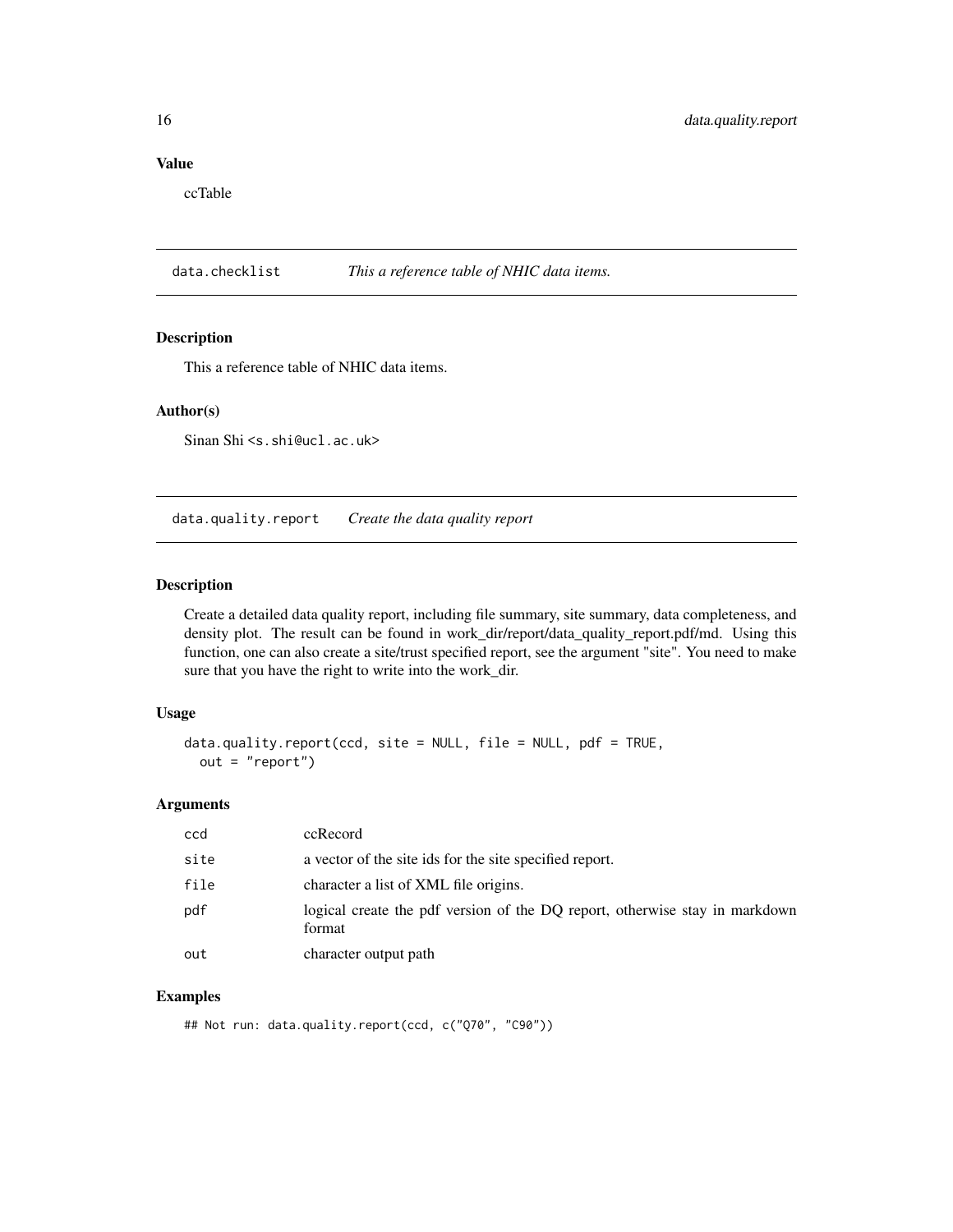<span id="page-16-0"></span>data.quality.report.brc

*Create the data quality report*

#### Description

Create a detailed data quality report, including file summary, site summary, data completeness, and density plot. The result can be found in path/report/data\_quality\_report.pdf/md. Using this function, one can also create a site/trust specified report, see the argument "site". You need to make sure that you have the right to write into the work\_dir.

#### Usage

```
data.quality.report.brc(ccd, pdf = TRUE, brc = NULL, path = NULL)
```
#### Arguments

| ccd       | ccRecord                                                                                  |
|-----------|-------------------------------------------------------------------------------------------|
| pdf       | logical create the pdf version of the DQ report, otherwise stay in markdown<br>format     |
| brc       | character BRC names which can be Cambridge, GSTT, Imperial, Oxford, and<br>UCLH.          |
| path      | report export path                                                                        |
| deltaTime | Convert calendar date-time to the time difference comparing to the<br>ICU admission time. |

### Description

Convert calendar date-time to the time difference comparing to the ICU admission time.

#### Usage

```
deltaTime(record, pseudotime = FALSE, units = "hours", tdiff = FALSE)
```

| record     | ccRecord                                                                                                                                           |
|------------|----------------------------------------------------------------------------------------------------------------------------------------------------|
| pseudotime | logical If pseudotime is set to be TRUE, then the admission and discharge time<br>will be set as the earliest and latest data stamp in the record. |
| units      | units of delta time, which can be "hours", "mins", "days".                                                                                         |
| tdiff      | if false the delta time will be written in numeric format.                                                                                         |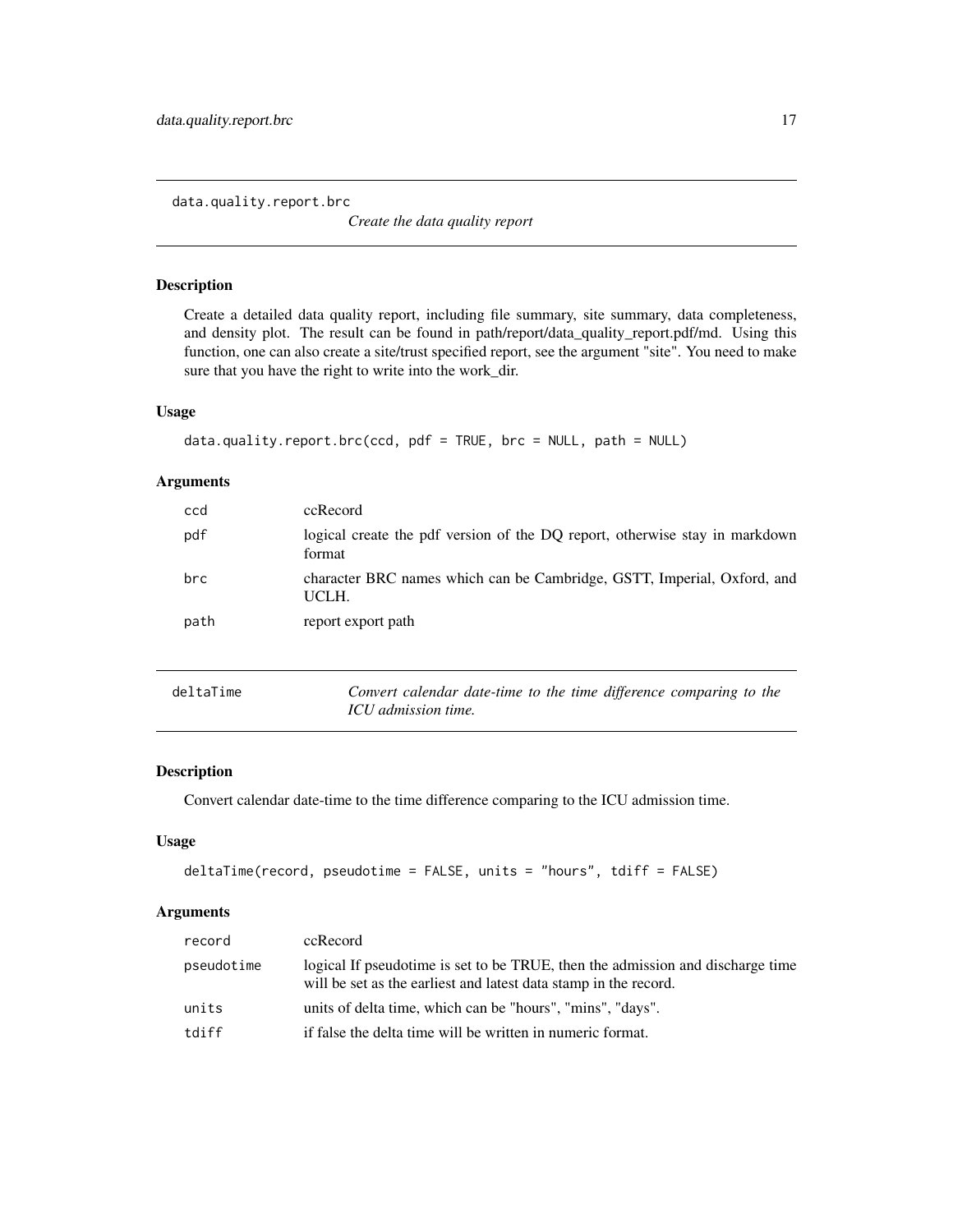<span id="page-17-0"></span>

demg.distribution Create a plot of the distribution of numerical demographic data.

### Usage

demg.distribution(demg, names)

### Arguments

| demg  | ccRecord or demographic table created by ccd_demographic_table() |
|-------|------------------------------------------------------------------|
| names | character vector of short names of numerical demographic data.   |

#### Examples

## Not run: tdemg.distribution(ccd, "HCM")

demographic.data.completeness *Create a demographic completeness table (in pander table)*

### Description

Create a demographic completeness table (in pander table)

#### Usage

```
demographic.data.completeness(demg, names = NULL, return.data = FALSE)
```

| demg        | data.table the demographic data table created by ccd_demographic_table() |
|-------------|--------------------------------------------------------------------------|
| names       | short name of selected items                                             |
| return.data | logical return the table if TRUE                                         |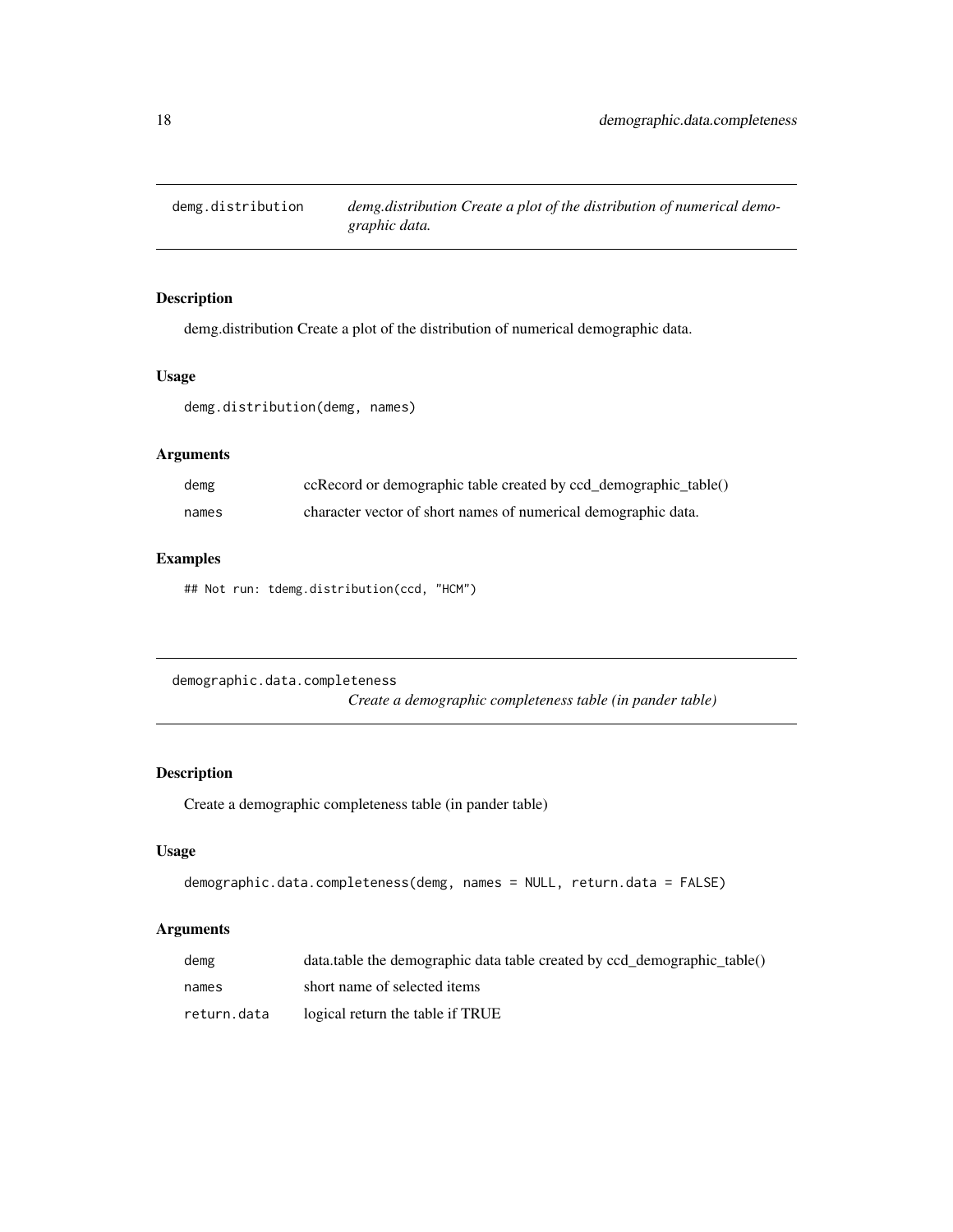<span id="page-18-0"></span>extract\_file\_origin *Extract the original file name from a path and file removing all the suffixes.*

### Description

Extract the original file name from a path and file removing all the suffixes.

#### Usage

```
extract_file_origin(pathfile, removestr = ".xml")
```
### Arguments

| pathfile  | a particular file name which may have a suffix |
|-----------|------------------------------------------------|
| removestr | last bit from the original filename            |

#### Value

string

extract\_info *Extract information from data.checklist*

### Description

Extract information from data.checklist

#### Usage

```
extract_info()
```
### Value

list of time [data.frame(id, idt)], meta [data.frame(id, idmeta)], nontime [numeric], MAX\_NUM\_NHIC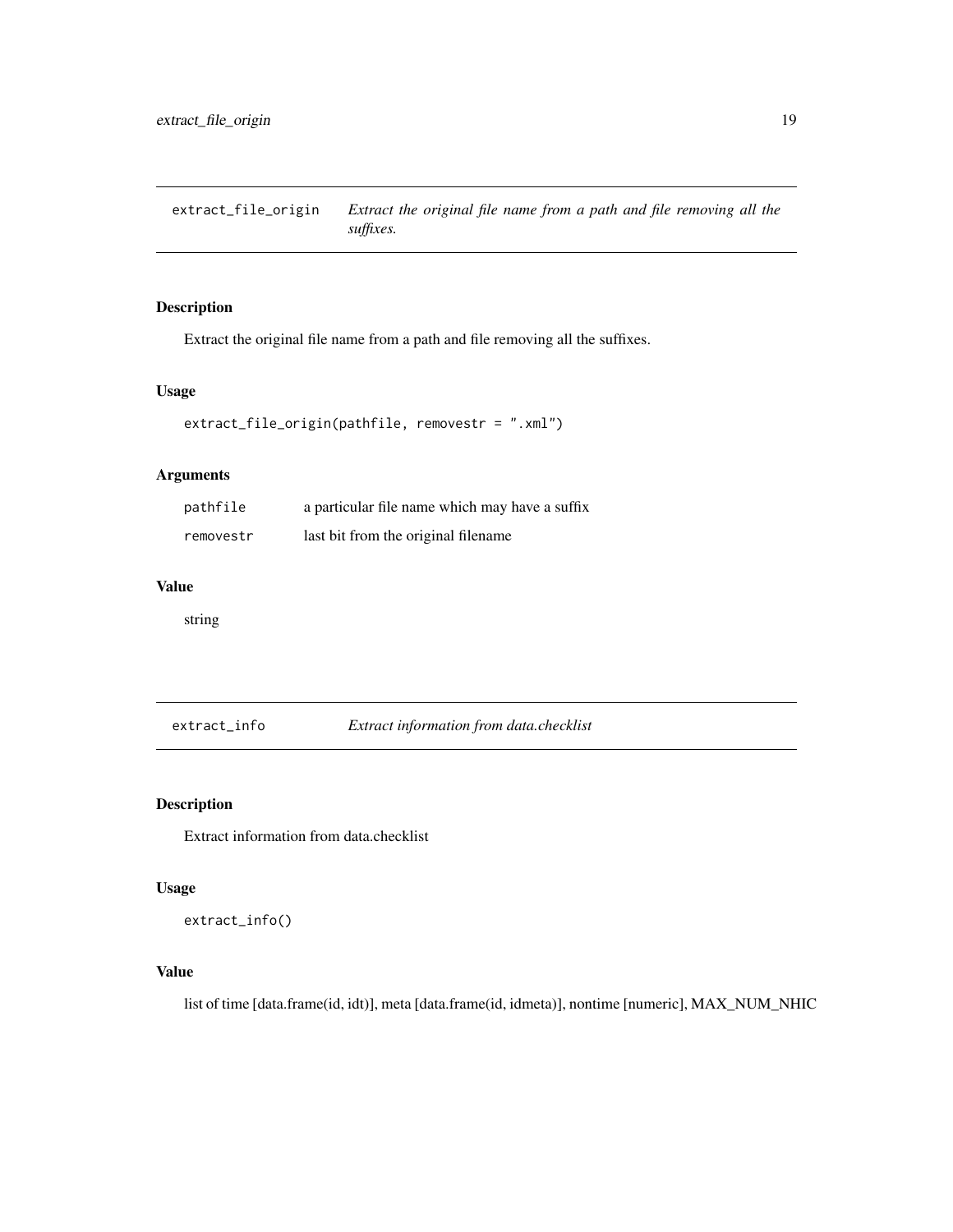<span id="page-19-0"></span>

Produce a file summary table

### Usage

file.summary(ccd)

### Arguments

ccd ccRecord-class

### Value

data.table

for\_each\_episode *loop over all episodes of a ccRecord object*

### Description

loop over all episodes of a ccRecord object

### Usage

```
for_each_episode(record, fun)
```

| record | ccRecord |
|--------|----------|
| fun    | function |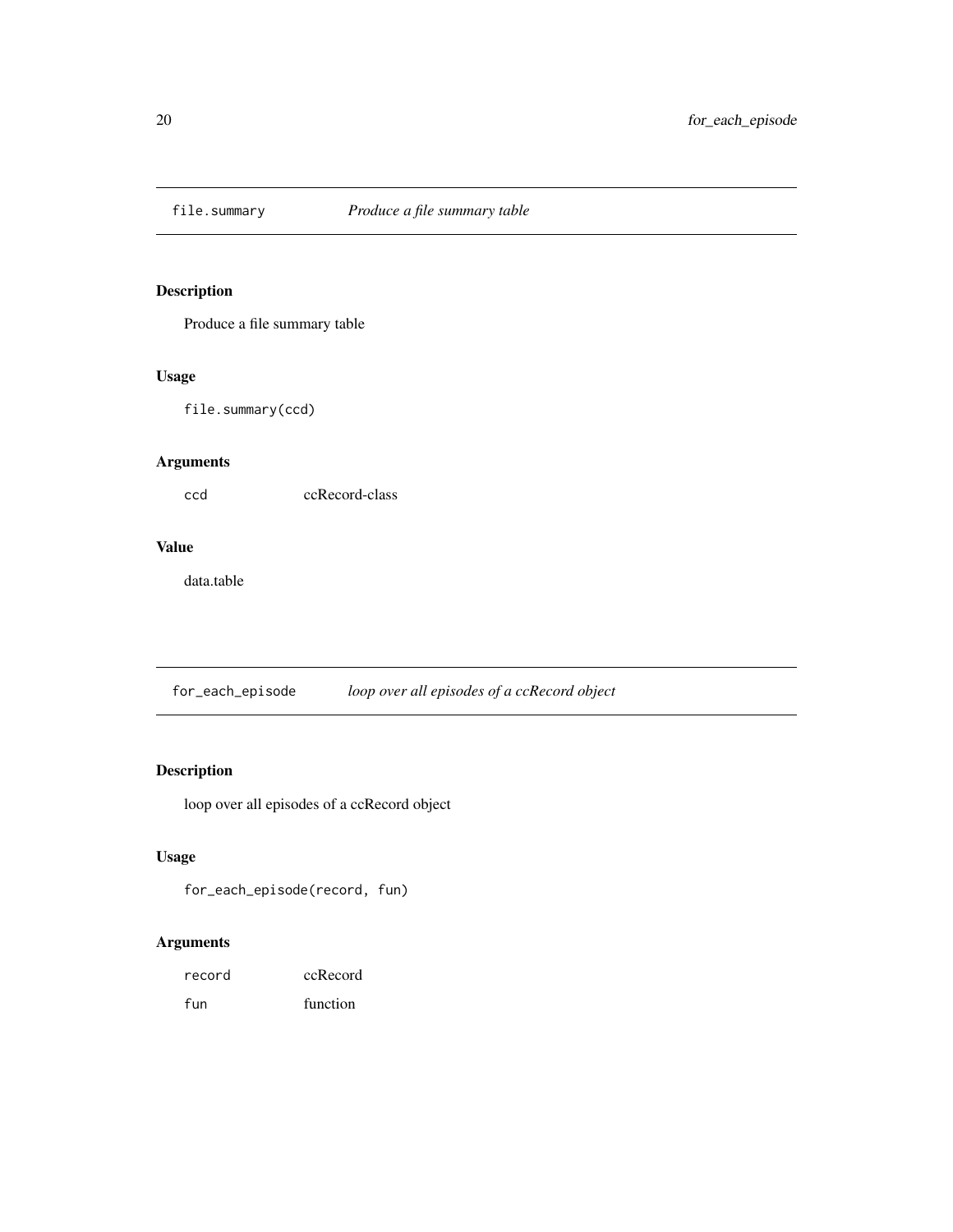<span id="page-20-0"></span>getEpisodePeriod *Get the length of stay based on the first and the last data point.*

### Description

Get the length of stay based on the first and the last data point.

#### Usage

```
getEpisodePeriod(e, unit = "hours")
```
### Arguments

|      | ccEpisode object.                                                             |
|------|-------------------------------------------------------------------------------|
| unit | character string. Units in which the results are desired. Can be abbreviated. |

### Value

length of stay

getXmlepisode *get the episode data from xml*

### Description

get the episode data from xml

### Usage

```
getXmlepisode(xml.root, id)
```

| xml.root | root of xml data returned by xmlLoad() |
|----------|----------------------------------------|
| id       | integer                                |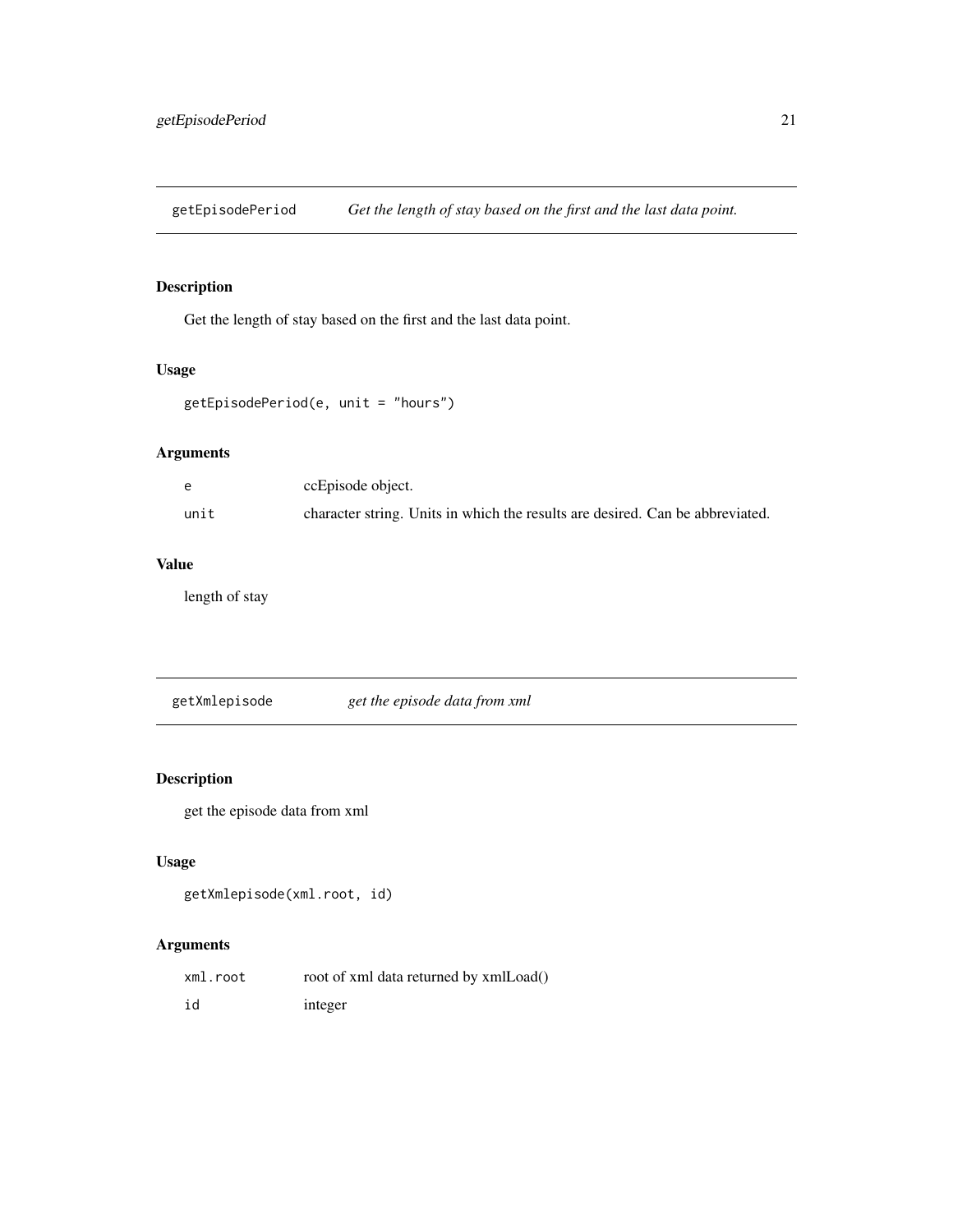<span id="page-21-0"></span>

NOTE: There are still ~600 code missing. see issue #133

#### Usage

```
icnarc2diagnosis(icnarc, surgery = TRUE, levels = NULL)
```
### Arguments

| icnarc  | the ICNARC code, e.g. $1.1.1.1.1$           |
|---------|---------------------------------------------|
| surgery | T/F with or without surgical information    |
| levels  | category level, from [1 - 5]. TODO level 4. |

#### Value

character ICNARC diagnosis

icnarc\_table *ICNARC diagnosis reference table*

### Description

ICNARC diagnosis reference table

### References

<https://www.icnarc.org/Our-Audit/Audits/Cmp/Resources/Icm-Icnarc-Coding-Method>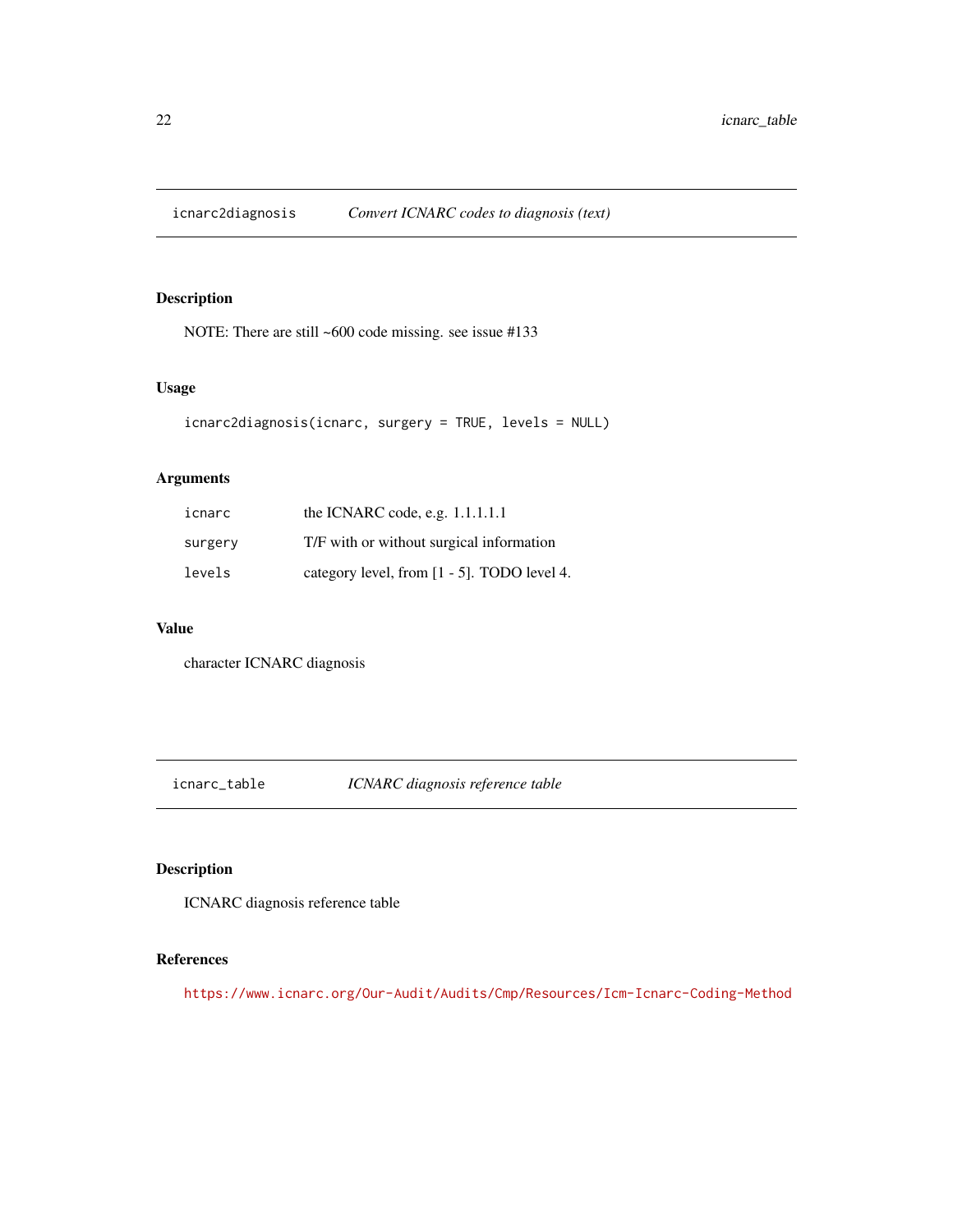<span id="page-22-0"></span>

Check if the values of a vector v is in the given ranges.

### Usage

inrange(v, range)

### Arguments

| $\mathbf{v}$ | vector numeric                                                                                                                                                                                                                                 |
|--------------|------------------------------------------------------------------------------------------------------------------------------------------------------------------------------------------------------------------------------------------------|
| range        | A string contains the numeric ranges in a form such as (low, up) for open range<br>and [low, up] for close range. Multiple ranges should be separated by semi-<br>columns which is equivalent to logical OR e.g. $(low1, up1)$ ; $(low2, up2)$ |

| is.demographic | Check if the item NHIC code or short name belongs to the demo- |
|----------------|----------------------------------------------------------------|
|                | <i>graphic category.</i>                                       |

## Description

Check if the item NHIC code or short name belongs to the demographic category.

### Usage

```
is.demographic(item_name)
```
### Arguments

item\_name character the NHIC code or the short name

### Value

logical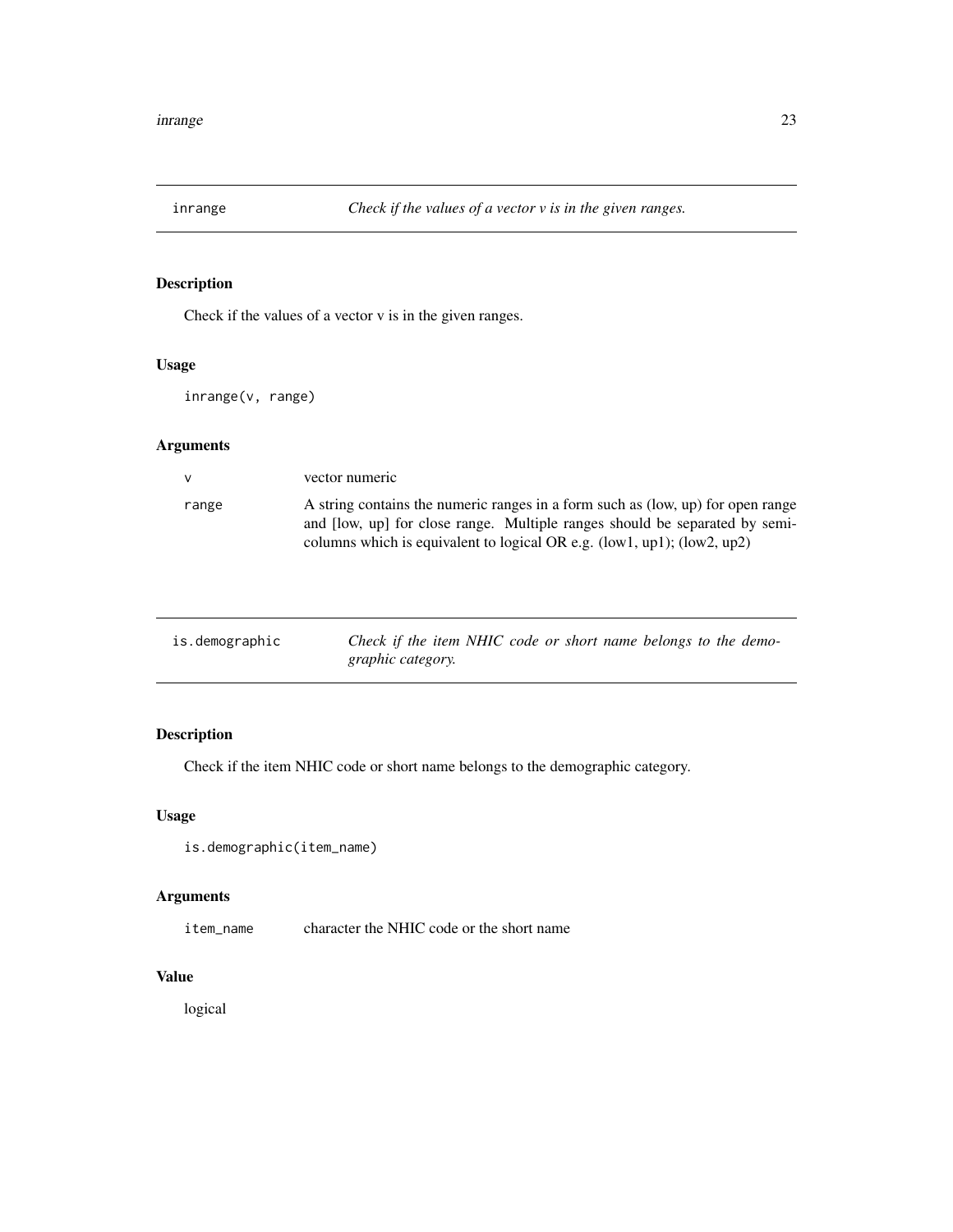<span id="page-23-0"></span>

Check if the item NHIC code or short name belongs to the drugs category.

### Usage

is.drugs(item\_name)

### Arguments

item\_name character the NHIC code or the short name

### Value

logical

| is.laboratory | Check if the item NHIC code or short name belongs to the Laboratory |
|---------------|---------------------------------------------------------------------|
|               | category.                                                           |

### Description

Check if the item NHIC code or short name belongs to the Laboratory category.

### Usage

```
is.laboratory(item_name)
```
### Arguments

item\_name character the NHIC code or the short name

### Value

logical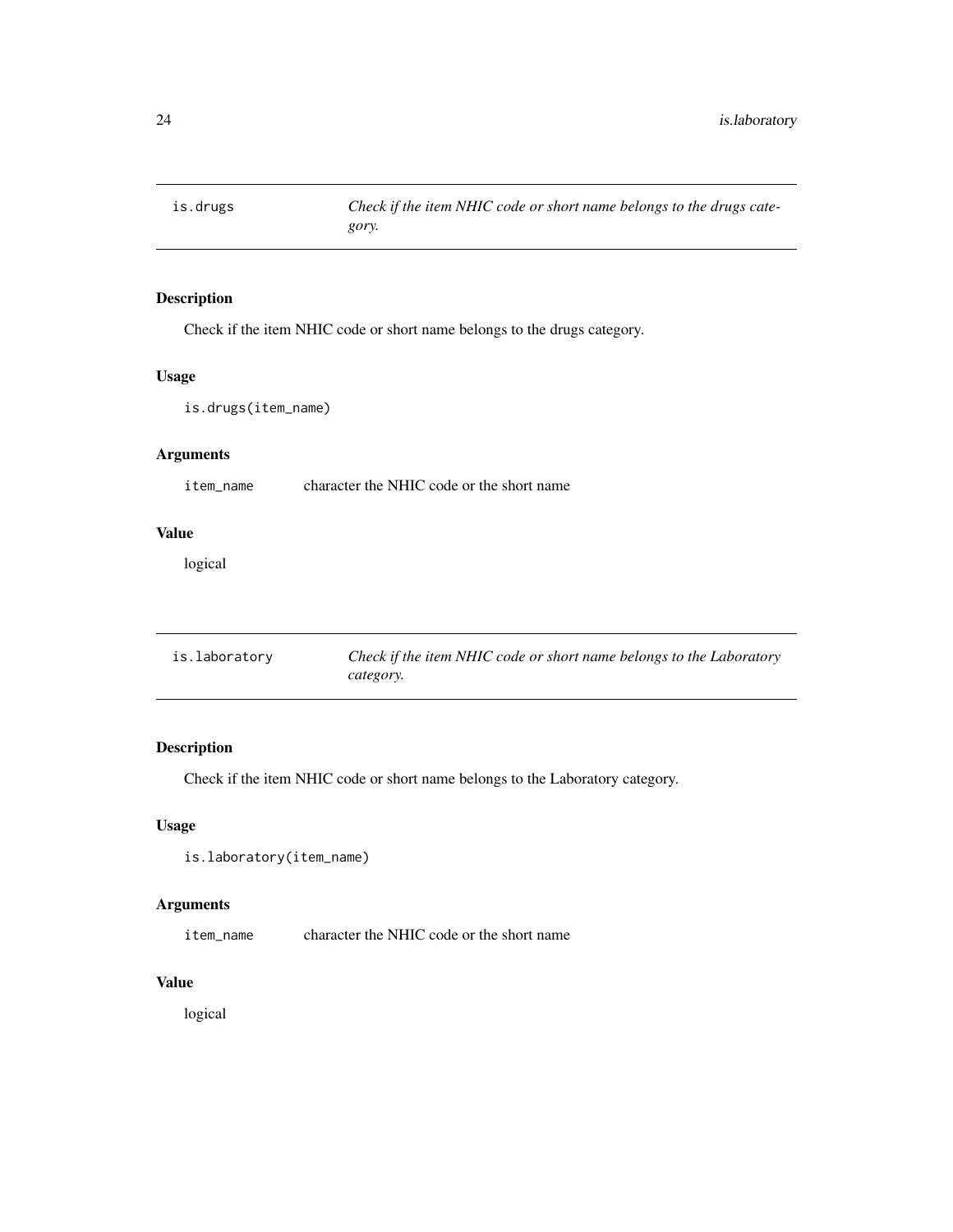<span id="page-24-0"></span>is.physiology *Check if the item NHIC code or short name belongs to the physiology category.*

### Description

Check if the item NHIC code or short name belongs to the physiology category.

### Usage

```
is.physiology(item_name)
```
#### Arguments

item\_name character the NHIC code or the short name

### Value

logical

| ITEM REF |  |
|----------|--|
|----------|--|

 $Field$  reference table

#### Description

Field reference table

lenstay *Calculate the length of stay in the ICU.*

#### Description

Calculate the length of stay in the ICU and append it to the original demographic table.

#### Usage

```
lenstay(demg, units = "hours")
```
#### Arguments

| demg  | data.table the demographic table which should at least contain column DAICU  |
|-------|------------------------------------------------------------------------------|
|       | and DDICU                                                                    |
| units | character The unit of lenstay column, by default the output will be in hours |

### Value

data.table It is the original data.table with lenstay column (in difftime) appended.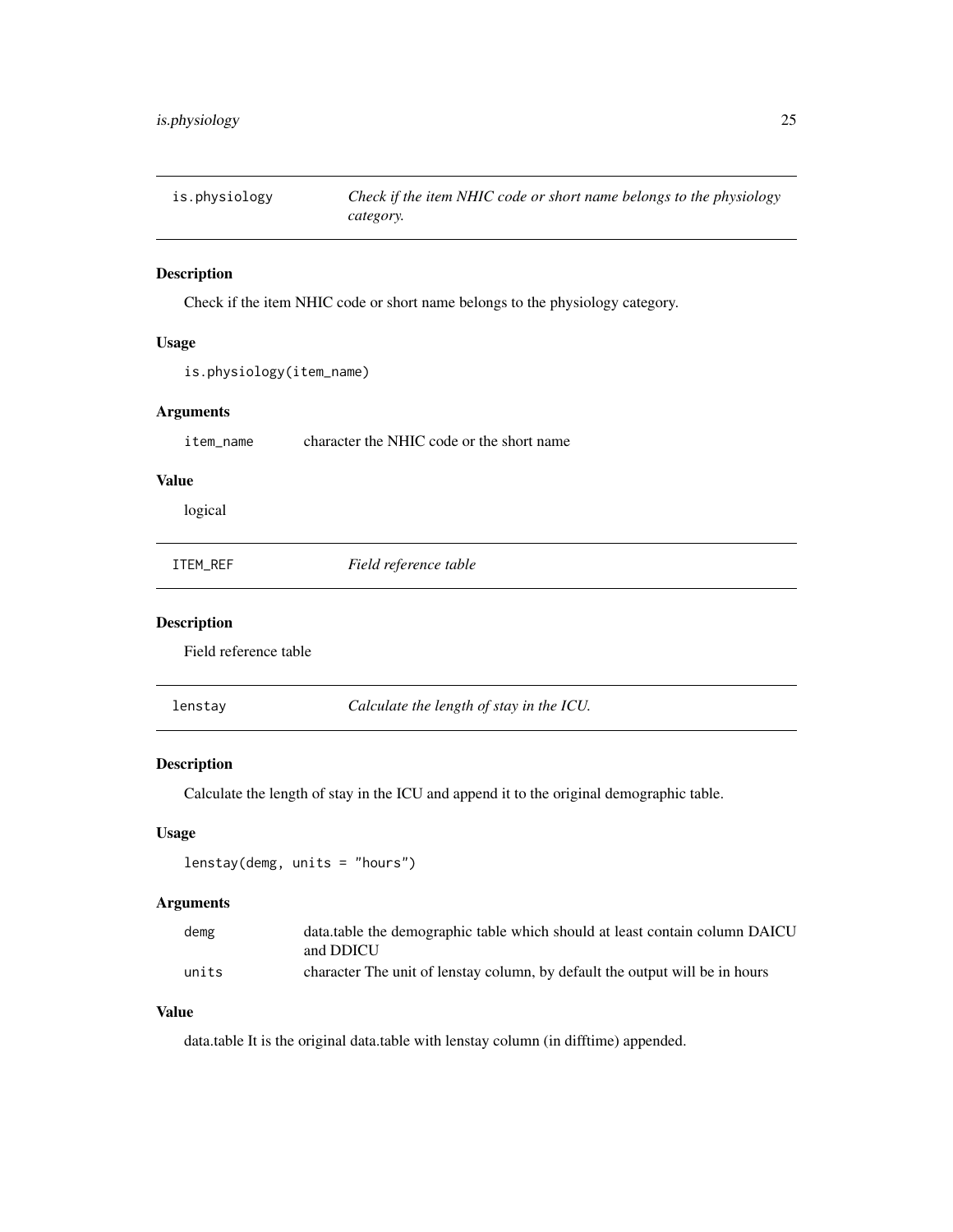<span id="page-25-0"></span>

Convert long names to short names.

#### Usage

long2stname(l)

#### Arguments

l long name such as "heart rate"

### Value

short name character such as "h\_rate"

lookup.items *Lookup items information by keywords*

### Description

This function tries to match keywords in short names, long names and NHIC code. The matched items will be displayed.

#### Usage

```
lookup.items(keyword, style = "grid")
```
### Arguments

| character e.g. "h_rate", "heart", "108".<br>kevword                                                 |  |
|-----------------------------------------------------------------------------------------------------|--|
| stvle<br>character, the style of the table output which can be "simple", "rmarkdown", and<br>"grid" |  |

#### Value

character the short names of the selected items.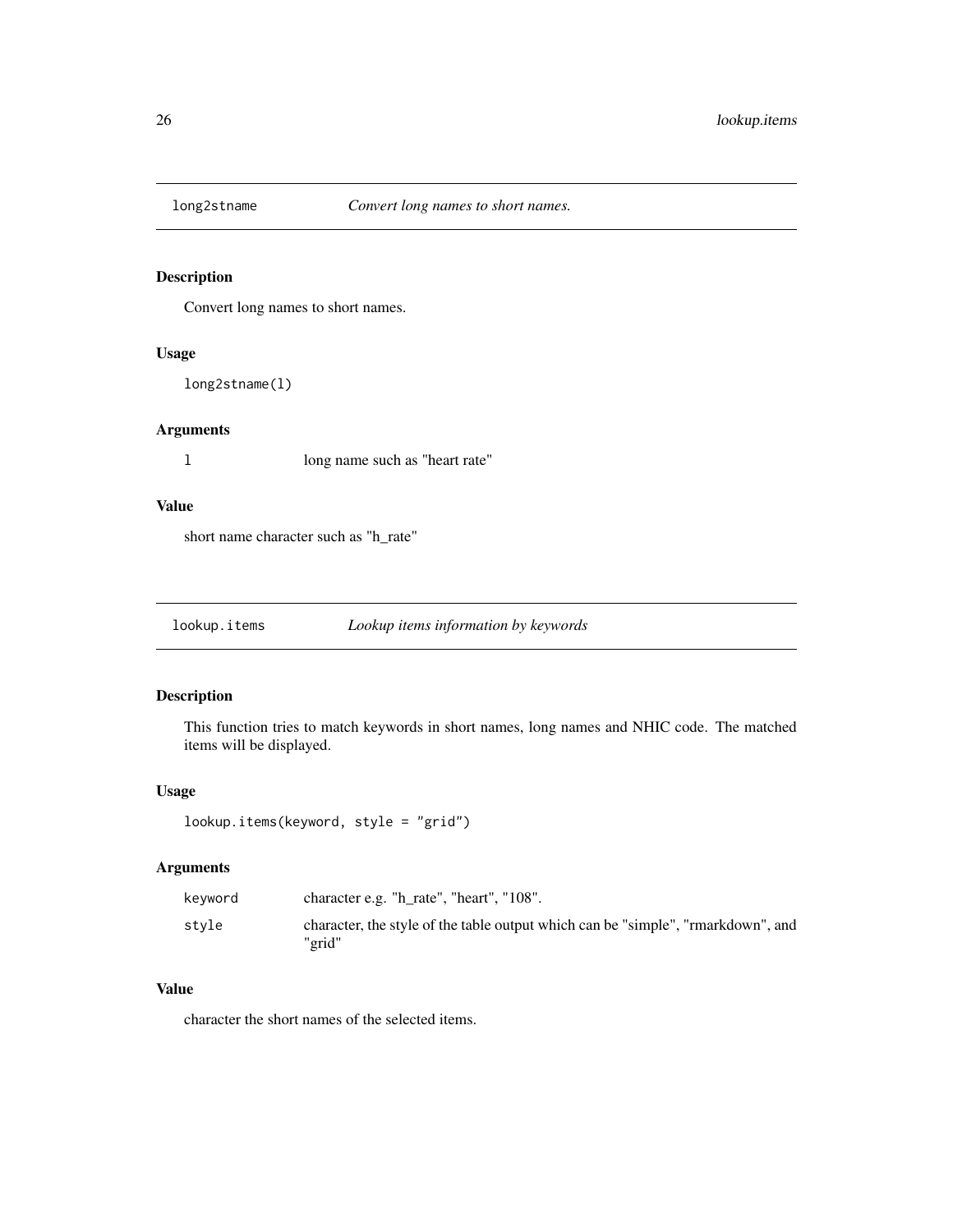<span id="page-26-0"></span>

create a new ccEpisode object by given the episode data as a list. The list should be organised in data items and indexed with NIHC code, e.g. NIHR\_HIC\_ICU\_0108.

#### Usage

new.episode(lt = list(), parse\_file = "NA", parse\_time = as.POSIXct(NA))

#### Arguments

| 1t         | is a list                                            |
|------------|------------------------------------------------------|
| parse_file | the file location from which the episode comes from. |
| parse_time | the parse date and time of the episode.              |

#### Value

ccEpisode object

#### Examples

```
eps \leftarrow list()eps[["NIHR_HIC_ICU_0018"]] <- data.frame(time=seq(10), rep(70, 10))
new.episode(eps)
```
physio.distribution *Plot the physiological data distribution.*

#### Description

Plot the physiological data distribution.

#### Usage

```
physio.distribution(cctb, names)
```

| cctb  | ccTable-class, see create.cctable().                           |
|-------|----------------------------------------------------------------|
| names | character vector of short names of numerical demographic data. |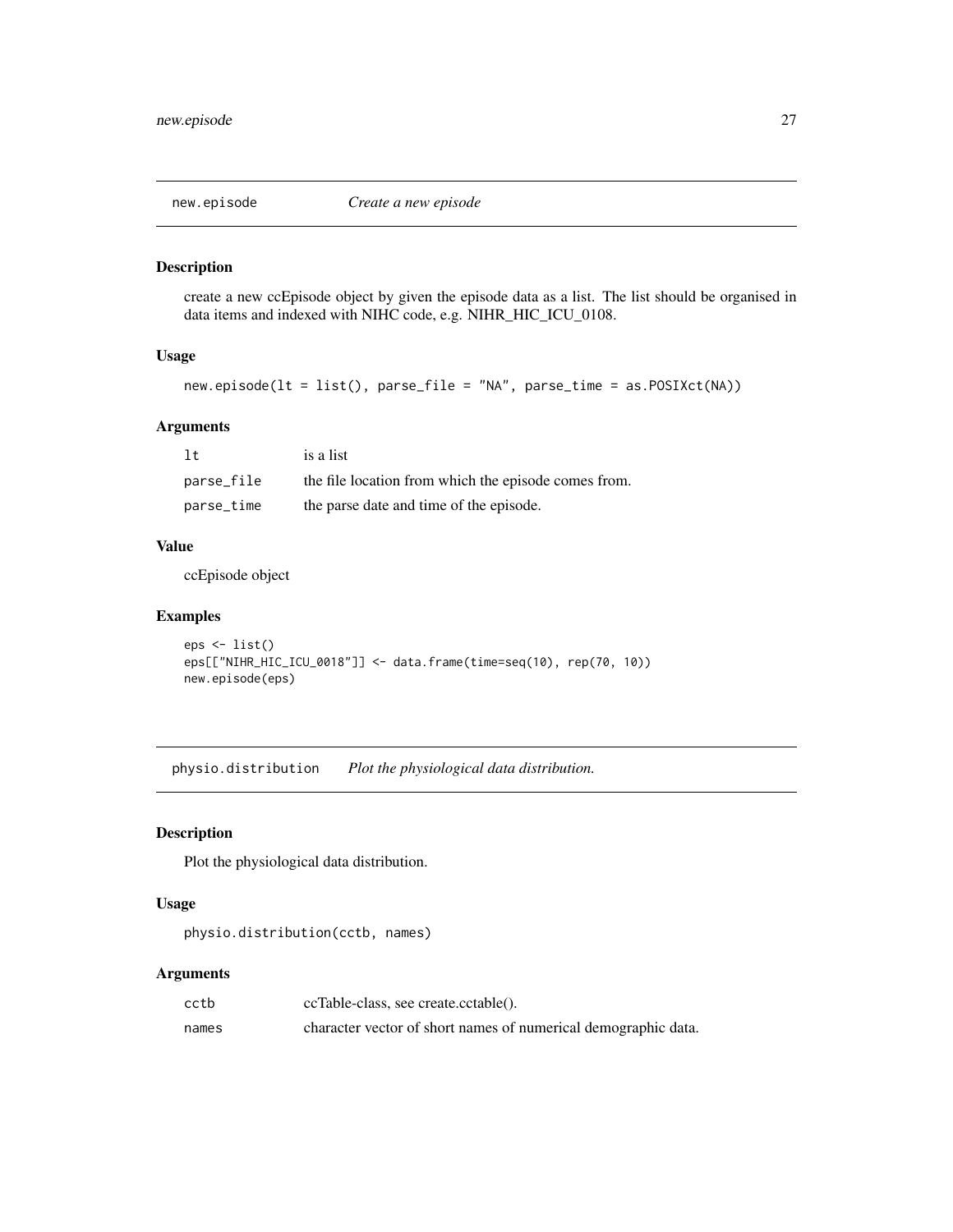<span id="page-27-0"></span>

Create an individual episode chart for its diagnosis, drugs and physiological variables. Diagnosis and drugs are always included, while the user can select other longitudinal data.

#### Usage

plot\_episode(r, v)

#### Arguments

| ccEpisode-class                                                                    |
|------------------------------------------------------------------------------------|
| short name of longitudinal data. While v is not given, the chart will only display |
| h_rate, spo2, bilirubin, platelets, pao2_fio2, gcs_total.                          |

### Value

a table of selected vars of an episode

#### Examples

```
## Not run:
plot_episode(ccd@episodes[[1]]) # plot first episode with default variables.
plot_episode(ccd@episodes[[1]], "h_rate") # plot first episode heart rate
```
## End(Not run)

plot\_episode,ccEpisode,character-method *Episode chart*

#### Description

Episode chart

#### Usage

## S4 method for signature 'ccEpisode,character' plot\_episode(r, v)

|               | ccEpisode-class |
|---------------|-----------------|
| $\mathcal{N}$ | character       |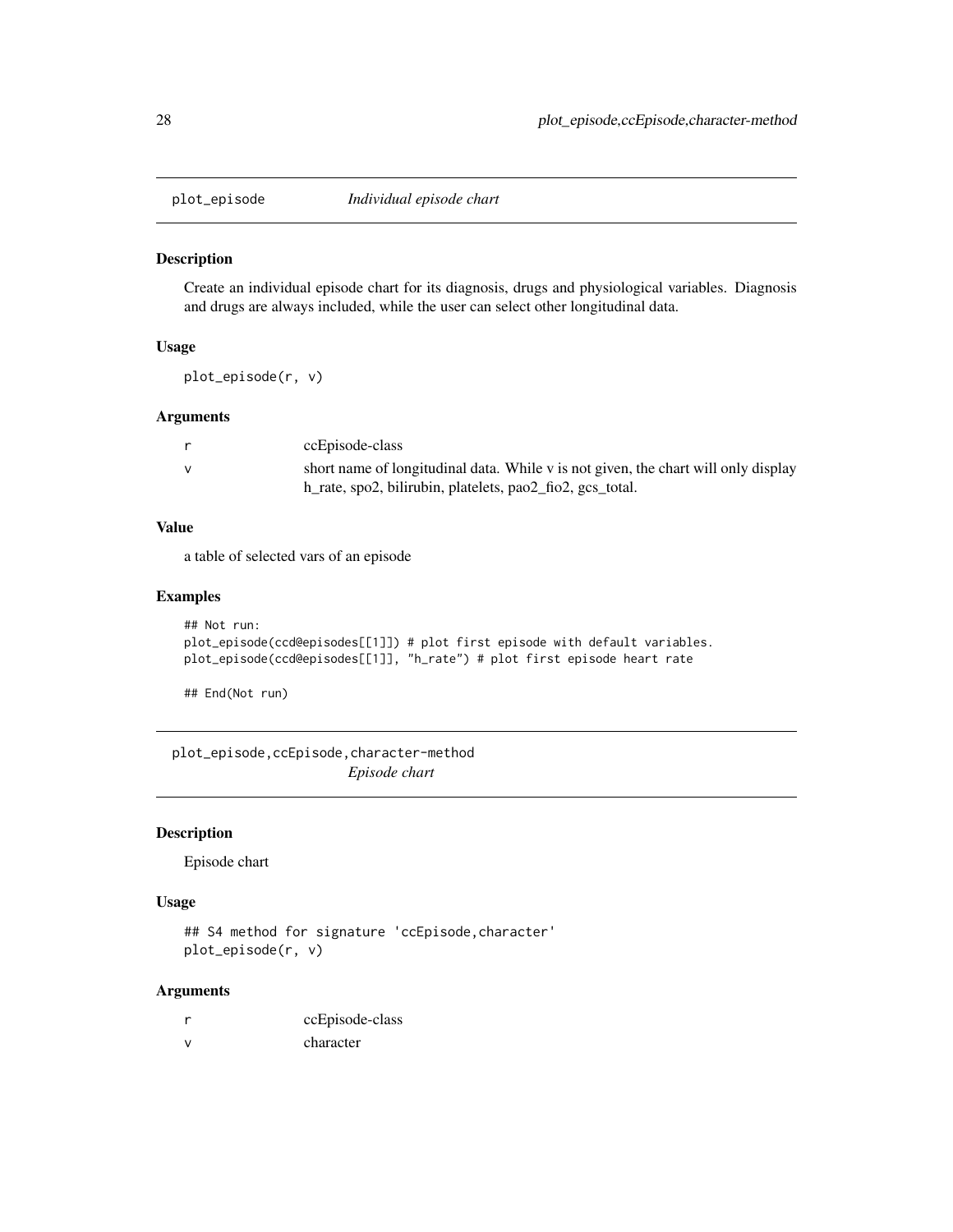<span id="page-28-0"></span>plot\_episode,ccEpisode,missing-method *Episode chart default fields*

### Description

Episode chart default fields

#### Usage

```
## S4 method for signature 'ccEpisode,missing'
plot_episode(r)
```
#### Arguments

r ccEpisode-class

reallocateTimeRecord *Propagate a numerical delta time interval record.*

### Description

Propagate a numerical delta time interval record.

#### Usage

```
reallocateTimeRecord(record, delta = 0.5)
```
### Arguments

| record | ccRecord                |
|--------|-------------------------|
| delta  | time frequency in hours |

### Details

when discharge time and admission time are missing, the latest and the earliest data time stamp will be used instead.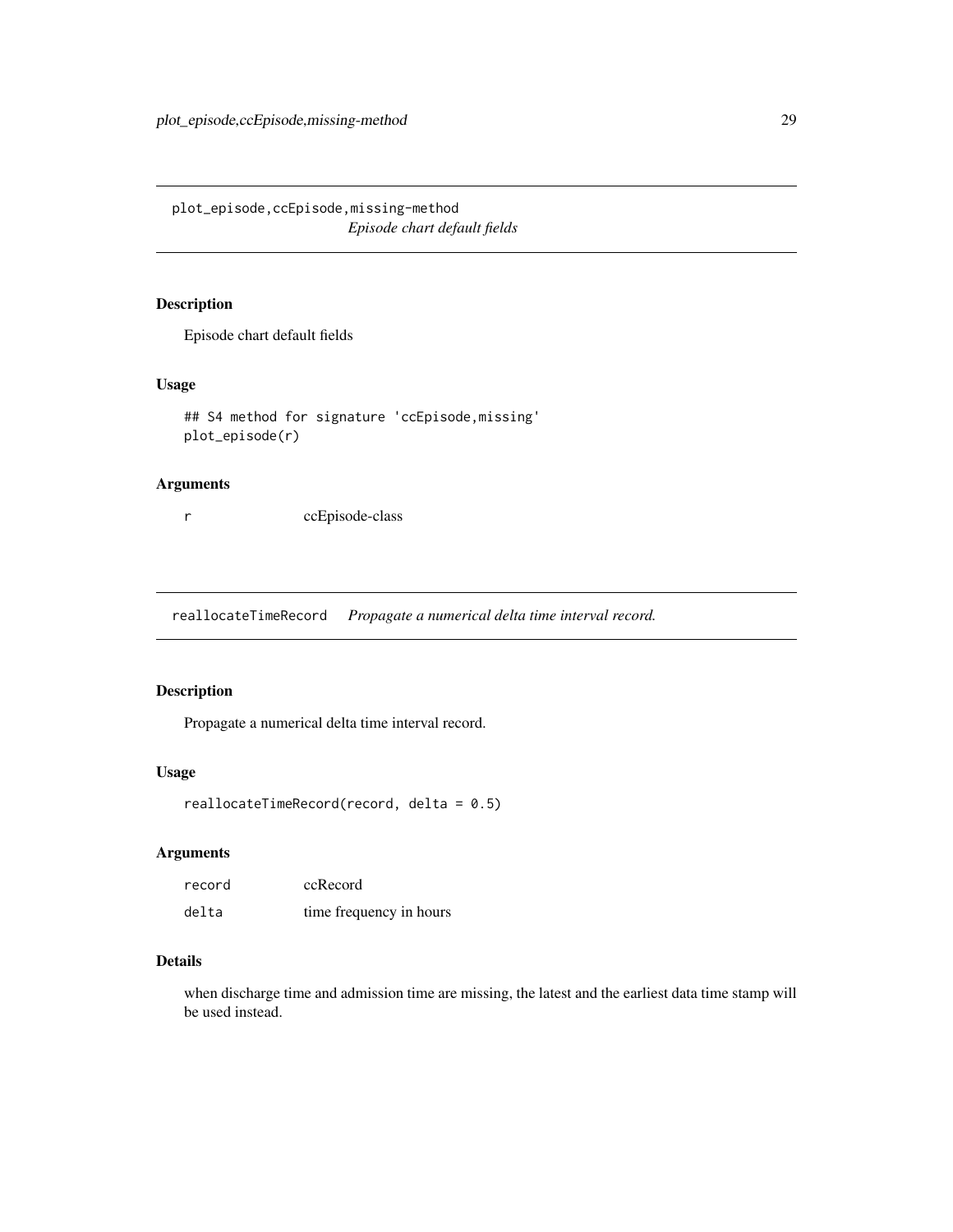<span id="page-29-0"></span>

Produce a pander table of sample rate of longitudinal data.

#### Usage

samplerate2d(cctb)

### Arguments

cctb ccTable-class, see create.cctable().

site.info *Produce a site id reference table.*

### Description

Produce a site id reference table.

#### Usage

site.info()

### Value

data.frame

StdId *S4 class to hold standard IDs such as "NIHR\_HIC\_ICU\_0001"*

### Description

S4 class to hold standard IDs such as "NIHR\_HIC\_ICU\_0001" constructor of StdId class

#### Usage

StdId(text)

StdId(text)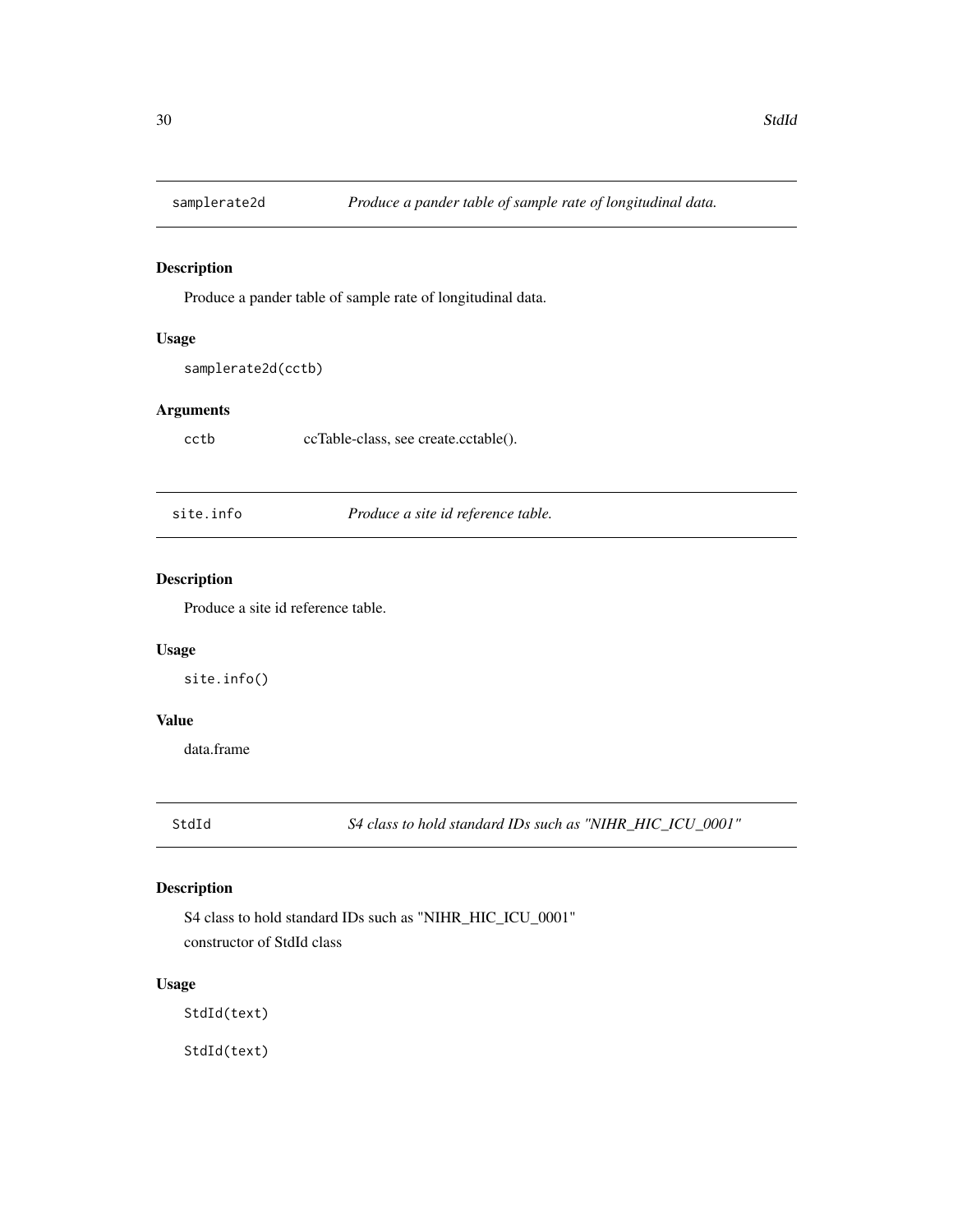#### <span id="page-30-0"></span>stname2code 31

#### Arguments

text NIHC code which should be in a format like NIHR\_HIC\_ICU\_xxxx

#### **Slots**

ids single or multiple characters

stname2code *Convert short names to NHIC codes*

### Description

Convert short names to NHIC codes

#### Usage

stname2code(stname)

### Arguments

stname character short names of data item h\_rate

#### Value

NIHC code character such as NIHR\_HIC\_ICU\_0108

stname2longname *Convert short names to long names.*

#### Description

Convert short names to long names.

### Usage

```
stname2longname(stname)
```
#### Arguments

stname character short names of data item h\_rate

#### Value

longname character such as "heart rate"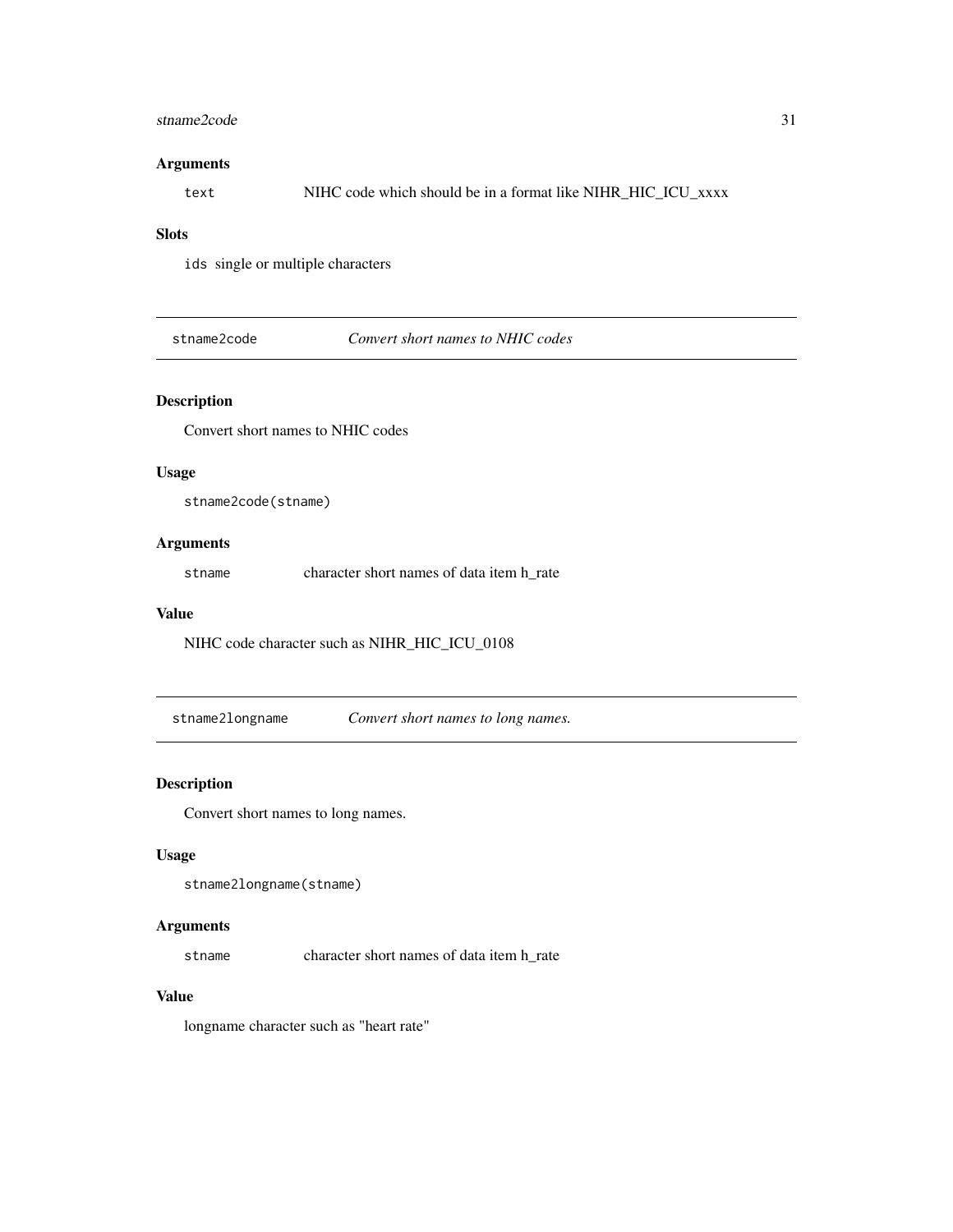<span id="page-31-0"></span>

Produce the item specified table one.

### Usage

table1(demg, names, return.data = FALSE)

### Arguments

| demg        | demographic table created by ccd_demographic_table()                                                     |
|-------------|----------------------------------------------------------------------------------------------------------|
| names       | character string. Short names of data items, e.g. h rate.                                                |
| return.data | logical, FALSE: printing the pander table, TRUE: return the table but not print<br>out the pander table. |

### Value

if return.data is TRUE, return data.table

total.data.point *Return total data point of the ccRecord object.*

### Description

Return total data point of the ccRecord object.

### Usage

total.data.point(ccd)

#### Arguments

ccd ccRecord-class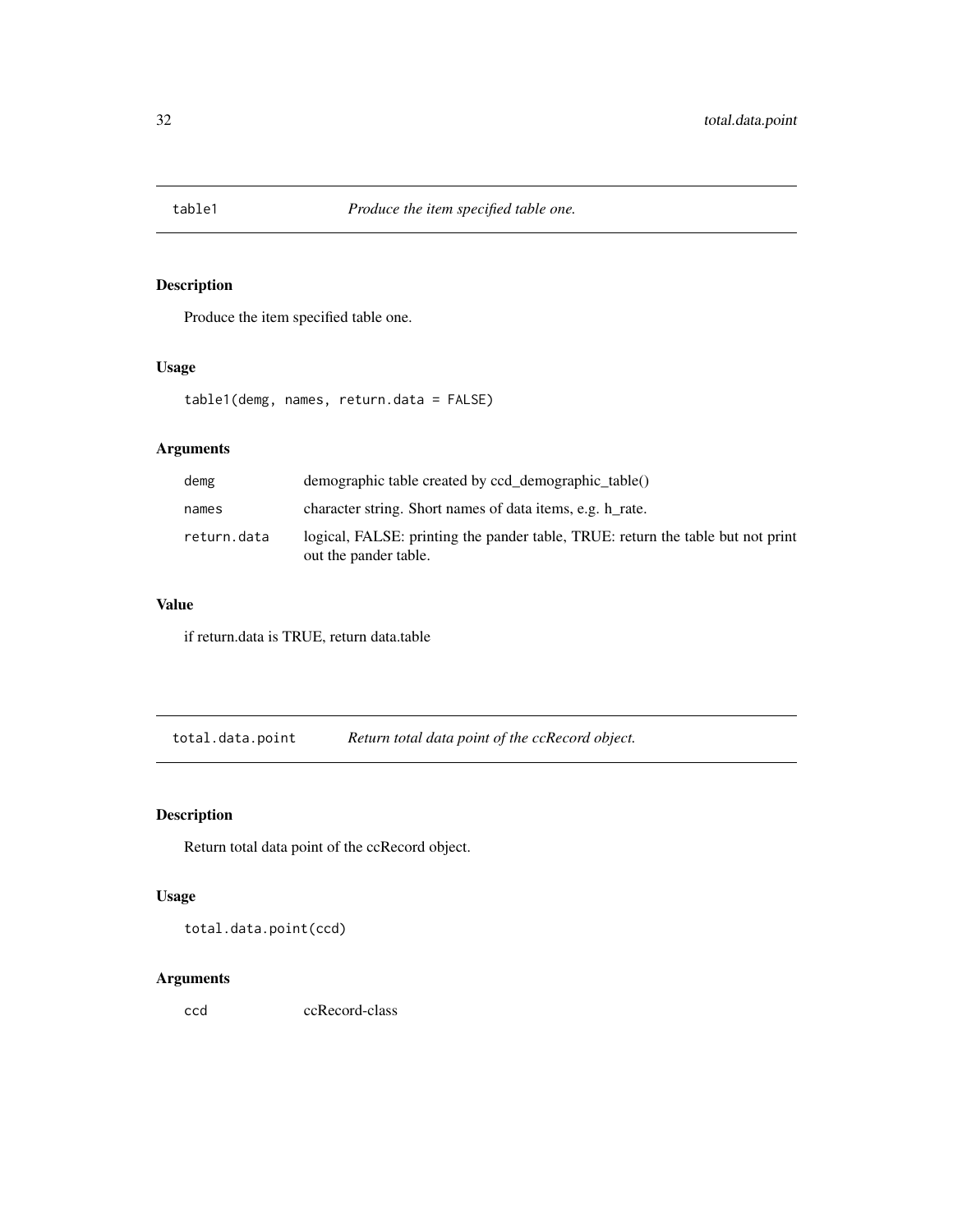<span id="page-32-0"></span>which.classification *Identify the classification - classification1*

#### Description

Identify the classification of a given item code or short name. Classification1 has 5 labels: [1] "Demographic", [2] "Physiology" [3] "Drugs" [4] "Nursing\_other" [5] "Laboratory"

#### Usage

which.classification(item\_name)

#### Arguments

item\_name NHIC code or the short name

#### Value

character the item classification

whichIsCode *give id number from NHIC code like "NIHR\_HIC\_ICU\_xxxx"*

### Description

give id number from NHIC code like "NIHR\_HIC\_ICU\_xxxx"

#### Usage

whichIsCode(nhic)

#### Arguments

nhic NHIC code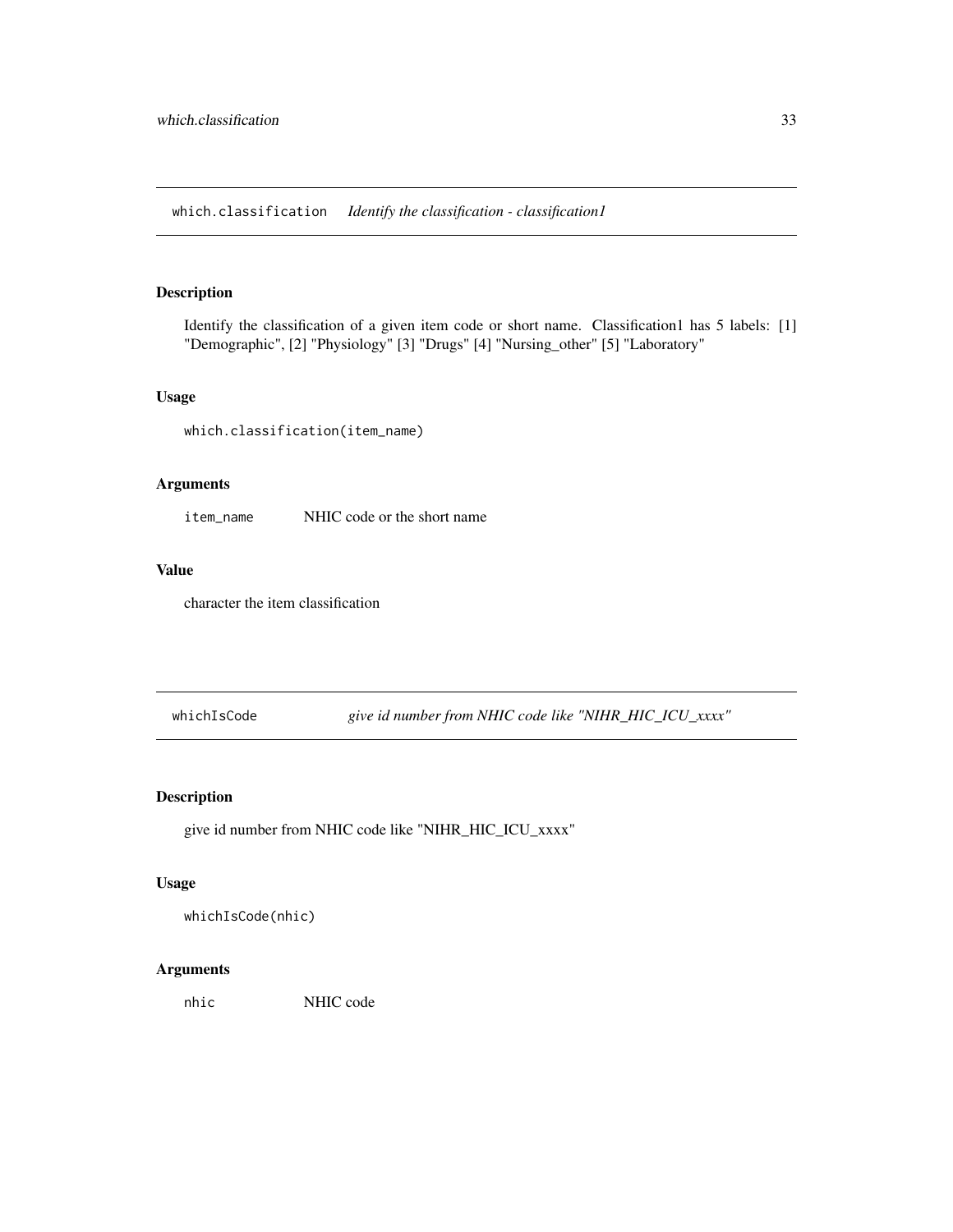<span id="page-33-0"></span>xml.file.duration.plot

*plot the duration of XML files.*

### Description

plot the duration of XML files.

#### Usage

xml.file.duration.plot(ccd)

### Arguments

ccd ccRecord-class

xml.site.duration.plot

*Plot the XML duration in terms of sites.*

### Description

Plot the XML duration in terms of sites.

### Usage

xml.site.duration.plot(ccd)

### Arguments

ccd ccRecord-class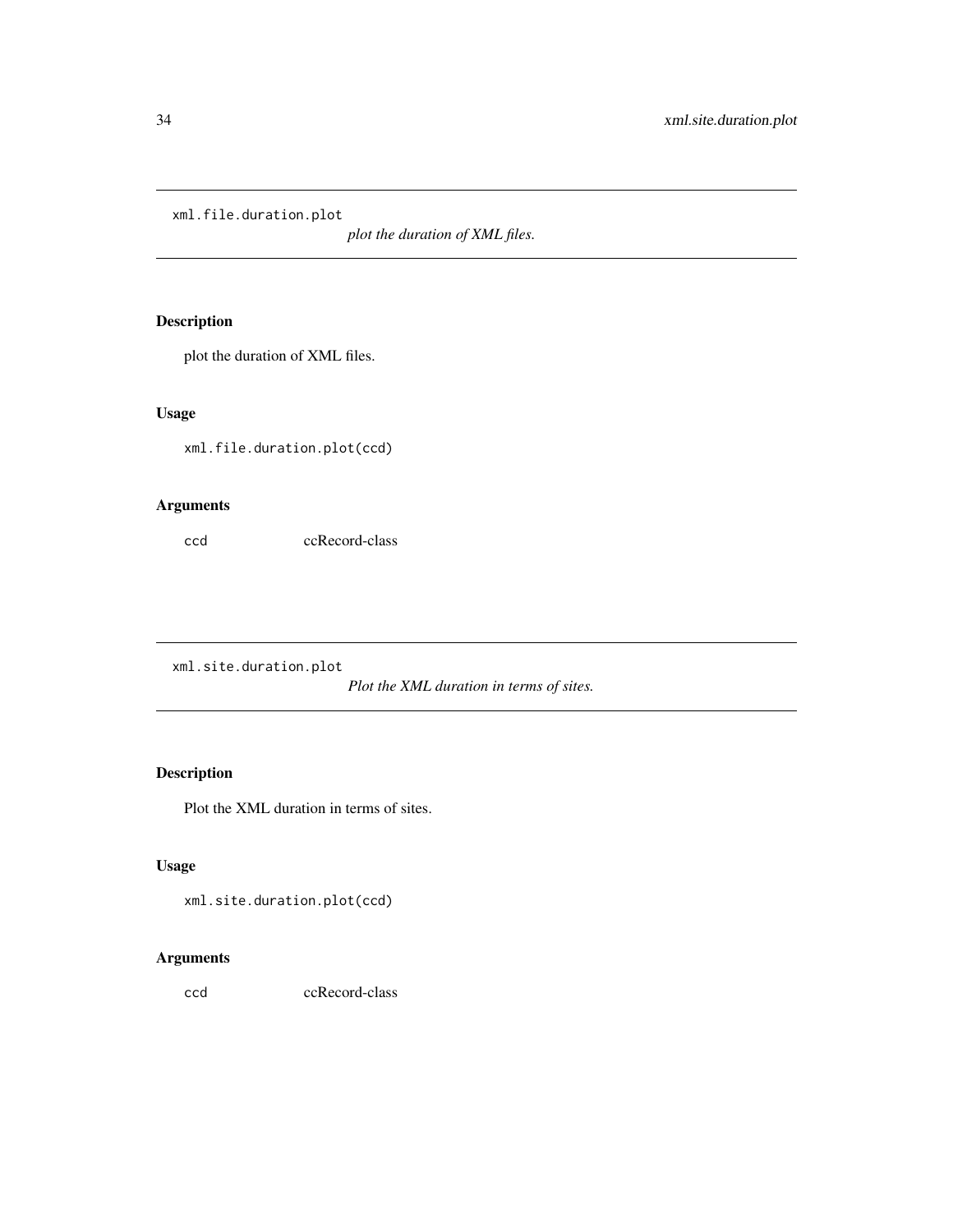<span id="page-34-0"></span>

Convert the XML file to ccRecord. For more details, see ccRecord-class.

### Usage

```
xml2Data(file, select.episode = NULL, quiet = TRUE, xml = NULL,
  file_origin = "NA", parse_time = Sys.time())
```
### Arguments

| file        | character string. The path of XML file.                                                                                                  |
|-------------|------------------------------------------------------------------------------------------------------------------------------------------|
|             | select.episode integer vector. Load only a selected number of episodes. It is NULL by default<br>which loads all the episodes in a file. |
| quiet       | logical. Switch on/off the progress bar.                                                                                                 |
| xml         | XML object. Usually not needed.                                                                                                          |
| file_origin | character string. The XML file name. The file name will be extracted automati-<br>cally while argument xml is NULL.                      |
| parse_time  | POSIX ct. By default is the time of the execution of this function.                                                                      |
|             |                                                                                                                                          |

### Value

ccRecord-class

xmlLoad *load xml clinical data*

#### Description

load xml clinical data

### Usage

xmlLoad(file)

### Arguments

file character string. The path of the XML file.

#### Value

the root of the xml data.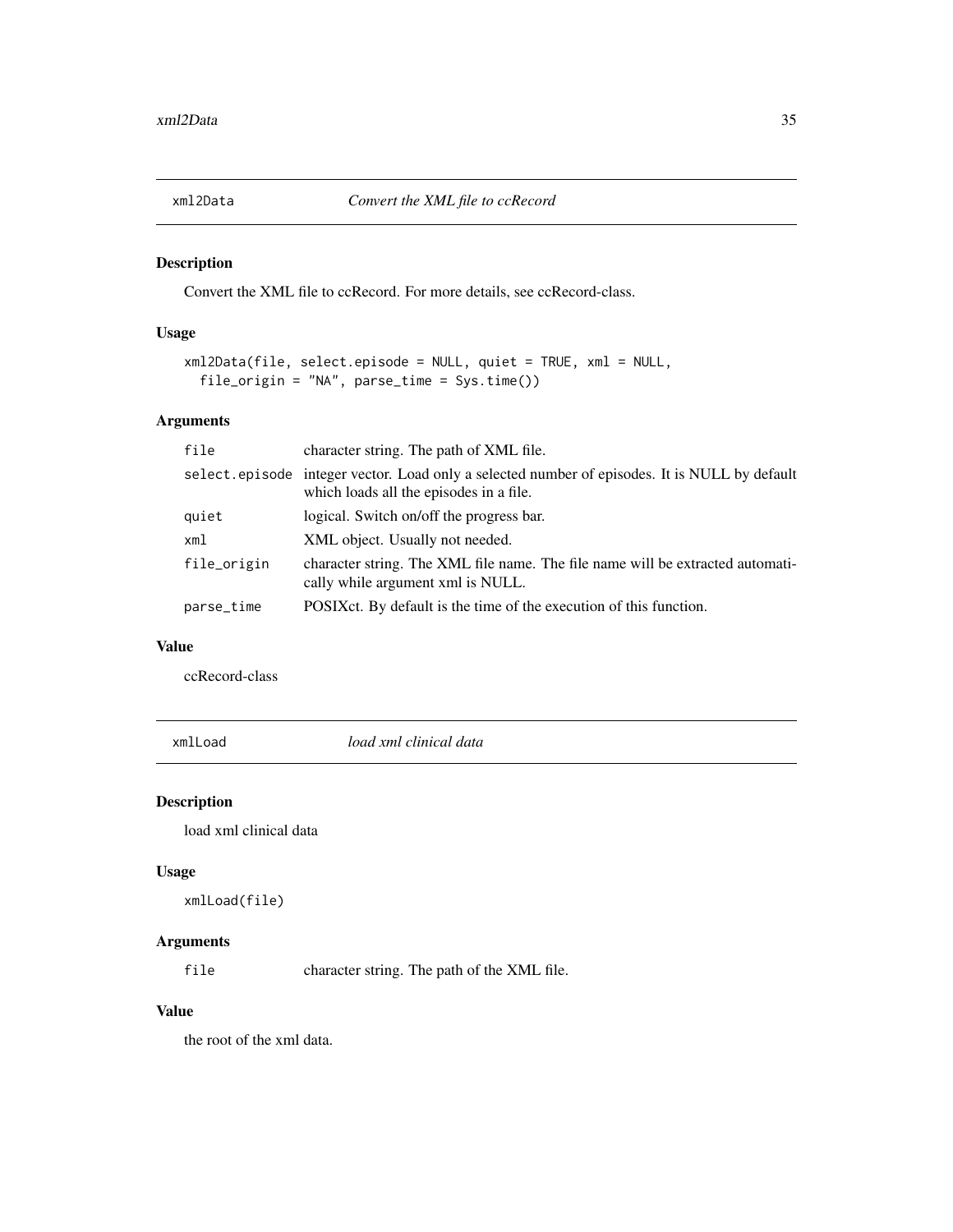<span id="page-35-0"></span>

Convert the XML time The XML time format to POSIXct.

### Usage

```
xmlTime2POSIX(xml.time, allow = FALSE)
```
### Arguments

| xml.time | character. Time in XML format such as $2014-02-01T03:00:00$                                                                                                     |
|----------|-----------------------------------------------------------------------------------------------------------------------------------------------------------------|
| allow    | logical. Wrong format will be accepted when allow is set to be TRUE and NA<br>will be the return value, otherwise return error. It is useful while dealing with |
|          | pseudonymous data where the time format is not presented correctly.                                                                                             |

| [, ccRecord, ANY-method <i>Create a subset of ccRecord object from the original one via specifying</i> |
|--------------------------------------------------------------------------------------------------------|
| <i>the row number of episodes.</i>                                                                     |

### Description

Create a subset of ccRecord object from the original one via specifying the row number of episodes.

### Usage

```
## S4 method for signature 'ccRecord,ANY'
x[i]
```

| x | ccRecord-class |
|---|----------------|
|   | integer vector |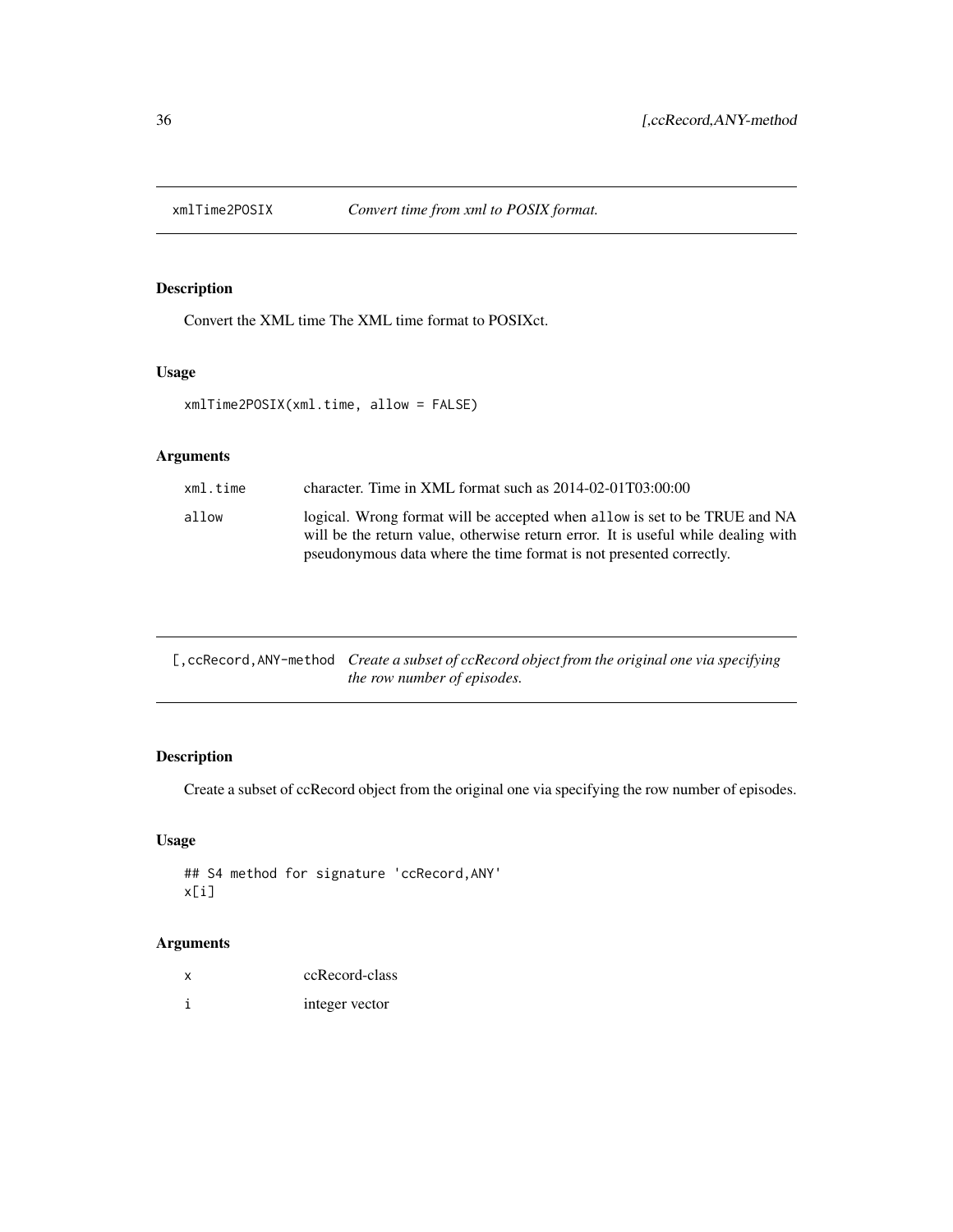<span id="page-36-0"></span>[,ccRecord,character-method

*Create a ccRecord subsetting via selected sites.*

### Description

Create a ccRecord subsetting via selected sites.

### Usage

## S4 method for signature 'ccRecord,character' x[i]

#### Arguments

| ccRecord-class                                                  |
|-----------------------------------------------------------------|
| character vector which contains site_ids, e.g. c("Q70", "Q70W") |

[[,ccRecord-method *Subsetting a ccRecord object and return a list of ccEpisode objects.*

### Description

Subsetting a ccRecord object and return a list of ccEpisode objects.

#### Usage

```
## S4 method for signature 'ccRecord'
x[[i]]
```

| x | ccRecord-class |
|---|----------------|
|   | integer vector |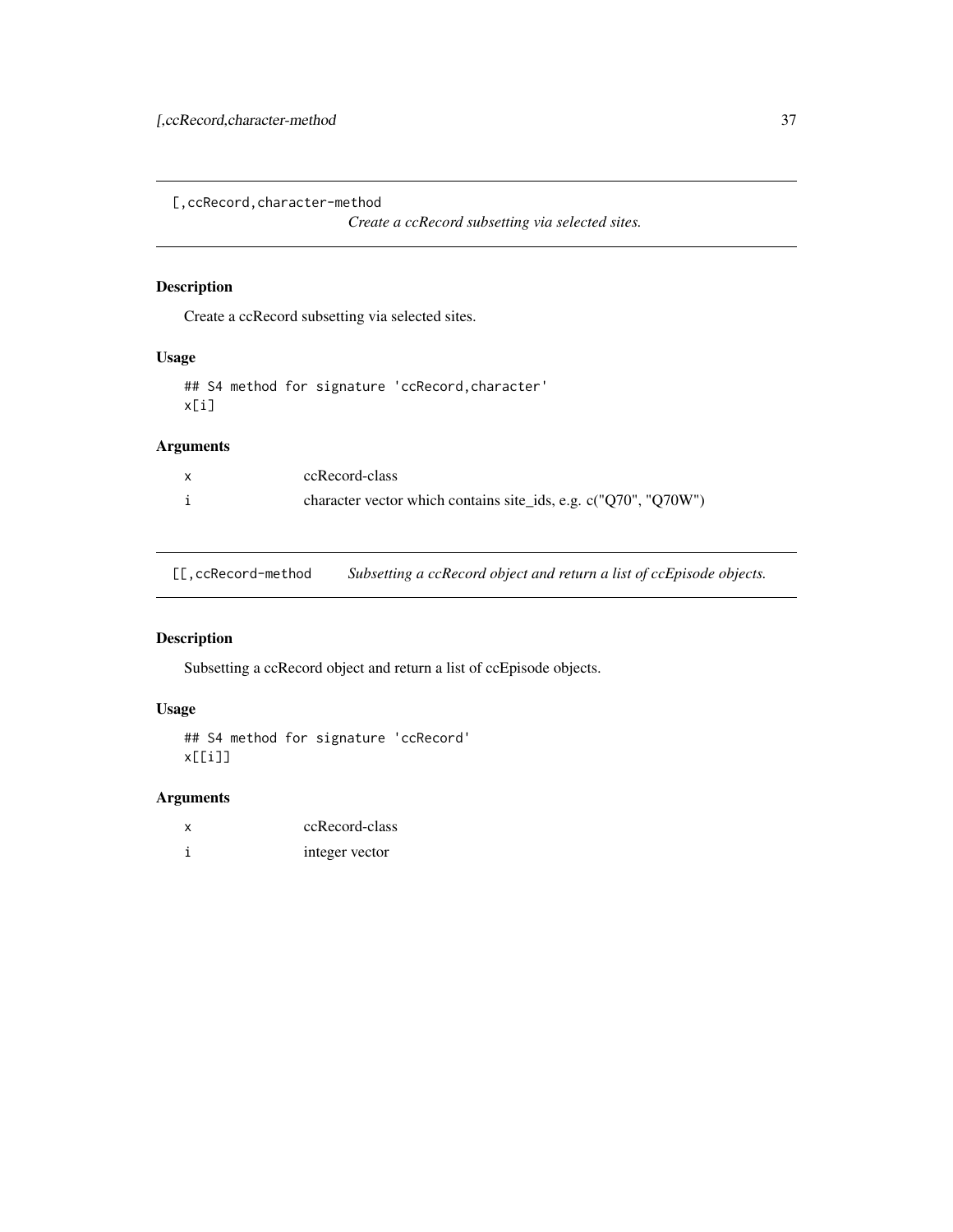# <span id="page-37-0"></span>**Index**

∗Topic data ccd, [5](#page-4-0) data.checklist, [16](#page-15-0) icnarc\_table, [22](#page-21-0) ITEM\_REF, [25](#page-24-0) +,ccRecord,NULL-method, [5](#page-4-0) +,ccRecord,ccEpisode-method, [3](#page-2-0) +,ccRecord,ccRecord-method, [4](#page-3-0) +,ccRecord,list-method, [4](#page-3-0) [, ccRecord, ANY-method, [36](#page-35-0) [, ccRecord, character-method, [37](#page-36-0) [[,ccRecord-method, [37](#page-36-0)

as.number, [5](#page-4-0)

```
ccd, 5
ccd_demographic_spell, 6
ccd_demographic_table, 6
ccd_select_table, 7
ccd_unique_spell, 7
ccEpisode (ccEpisode-class), 8
ccEpisode-class, 8
ccRecord (ccRecord-class), 8
ccRecord-class, 8
ccTable (ccTable-class), 9
ccTable-class, 9
ccTable_apply_filters, 10
ccTable_clean, 11
ccTable_create_cctable, 11
ccTable_export_csv, 11
ccTable_filter_categories, 12
ccTable_filter_missingness, 12
ccTable_filter_nodata, 13
ccTable_filter_range, 13
ccTable_reload_conf, 14
ccTable_reset, 14
code2stname, 14
create2dclean, 15
create_cctable, 15
```
data.checklist, [16](#page-15-0) data.quality.report, [16](#page-15-0) data.quality.report.brc, [17](#page-16-0) deltaTime, [17](#page-16-0) demg.distribution, [18](#page-17-0) demographic.data.completeness, [18](#page-17-0) extract\_file\_origin, [19](#page-18-0) extract\_info, [19](#page-18-0) file.summary, [20](#page-19-0) for\_each\_episode, [20](#page-19-0) getEpisodePeriod, [21](#page-20-0) getXmlepisode, [21](#page-20-0) icnarc2diagnosis, [22](#page-21-0) icnarc\_table, [22](#page-21-0) inrange, [23](#page-22-0) is.demographic, [23](#page-22-0) is.drugs, [24](#page-23-0) is.laboratory, [24](#page-23-0) is.physiology, [25](#page-24-0) ITEM\_REF, [25](#page-24-0) lenstay, [25](#page-24-0) long2stname, [26](#page-25-0) lookup.items, [26](#page-25-0) new.episode, [27](#page-26-0) physio.distribution, [27](#page-26-0) plot\_episode, [28](#page-27-0) plot\_episode,ccEpisode,character-method, [28](#page-27-0) plot\_episode,ccEpisode,missing-method, [29](#page-28-0) reallocateTimeRecord, [29](#page-28-0) samplerate2d, [30](#page-29-0)